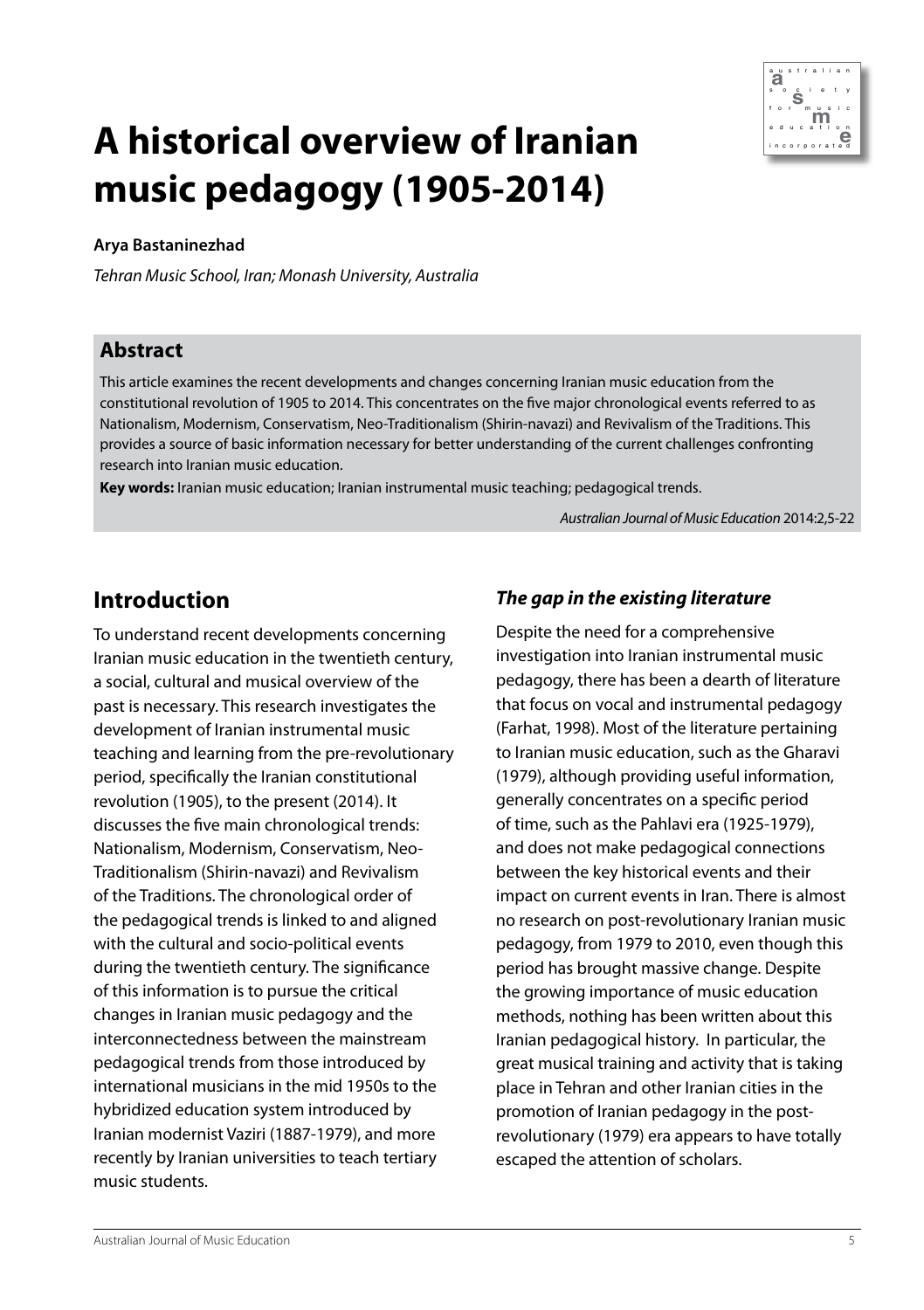#### *Nationalism*

Iran underwent five major events in the twentieth century: a constitutional revolution (1905); the Mossadeq (1882-1967) project; the insurrection of the fifth of June 1973; the Islamic Revolution of 1979; and recently the post-election challenges of June 2009. The constitutional revolution is characterized as the turning point among these events**.** Despite the defeat of the Qajar dynasty which ushered in relative social freedoms, the constitutional revolution of 1905 could also be considered as marking the onset of Western influence on nearly all aspects of life – sociological, political and philosophical – including ideologies such as those of Hegel and Marx (Lotfi, 2009; Hojati, 1997). Following the revolution of 1905, anti-Westernization movements were undertaken in the music field by traditionalists such as Aref Ghazvini (1882-1934), a noted Iranian lyricist, musician and poet. Aref wrote many pro-revolutionary and political songs that largely contributed to the formation of a political-patriotic genre known as *tasnif*.<sup>1</sup> Tasnif flourished and became the leading popular nationalistic genre of the period. Tasnif was initially developed by Sheyda, an Iranian poet and musician (1843-1906), in the nineteenth century that reflected more amorous and romantic atmospheres and feelings. After Aref, Iranian musicians and lyricists such as Morteza Neydavud (performer and composer, 1901-1990), Mirzadeh Eshghi (political writer and poet, 1893-1924), Malekoshoara Bahar (poet and historian, 1884-1951) and Amir Jahed (composer and poet, 1895-1977) were major figures in developing the tasnif form by extensively composing in and documenting this form (Caton, 1983). The constitutional revolution of 1906 was accompanied by a new atmosphere of social consciousness in which mystic and romantic ideologies were largely superseded by 'nationalistic' genres and contexts. This evolution

had major consequences for Iranian society. One of the most important effects was to bridge the gap between musicians who had been employed by the court for hundreds of years, and society.

#### *Modernization of Iranian music education*

The constitutional Revolution (1905) coincided with a movement to acquaint Iran with Western civilization through intellectuals trained largely in Europe and the United States of America (USA). This reinforced Iranian's desire in the twentieth century to encourage independent thinking by means of Westernization. However, the revolution largely ignored indigenous ideas, making Iran a receiver rather than a confronter of Western culture. Thus Iranians tended to accept Western influences without question. This might have been because of the hospitality of Iranians, who sometimes as hosts disregard their own interests (Alizadeh, 2005). This outlook led to important consequences.

#### *1. Iranian Romanticism*

The Iranian romanticism movement developed largely in opposition to Iranian nationalism. In the music sphere it was primarily represented and propagated by Western-trained musicians. The expression "Iranian romanticism" first appeared in Nariman Hojati's book (1997, p.136) in 1997. It flourished until the late 1970s. With its emphasis on French language and literature**,** Iranian romanticism was a response to a cultural disillusionment with Persian culture that followed from the perceived inferiority of the East compared with the West. Iranian romanticism was influenced by French novelists and artists and was further developed by Iranian modernists who were inspired by, or trained, in France. Iranian romanticists were keen to unite songs, lyrics and novels that expressed emotional states, nationalism, philanthropy and liberalism, such as the lyrics *Shod Khazaan* and *Elahey-e Naz*, and the novel *Shams o Toqra*. Iranian authors became familiar with French literature through

<sup>1.</sup> Tasnif can be defined as a measured song in which a solo singer's voice is accompanied by an instrumental ensemble.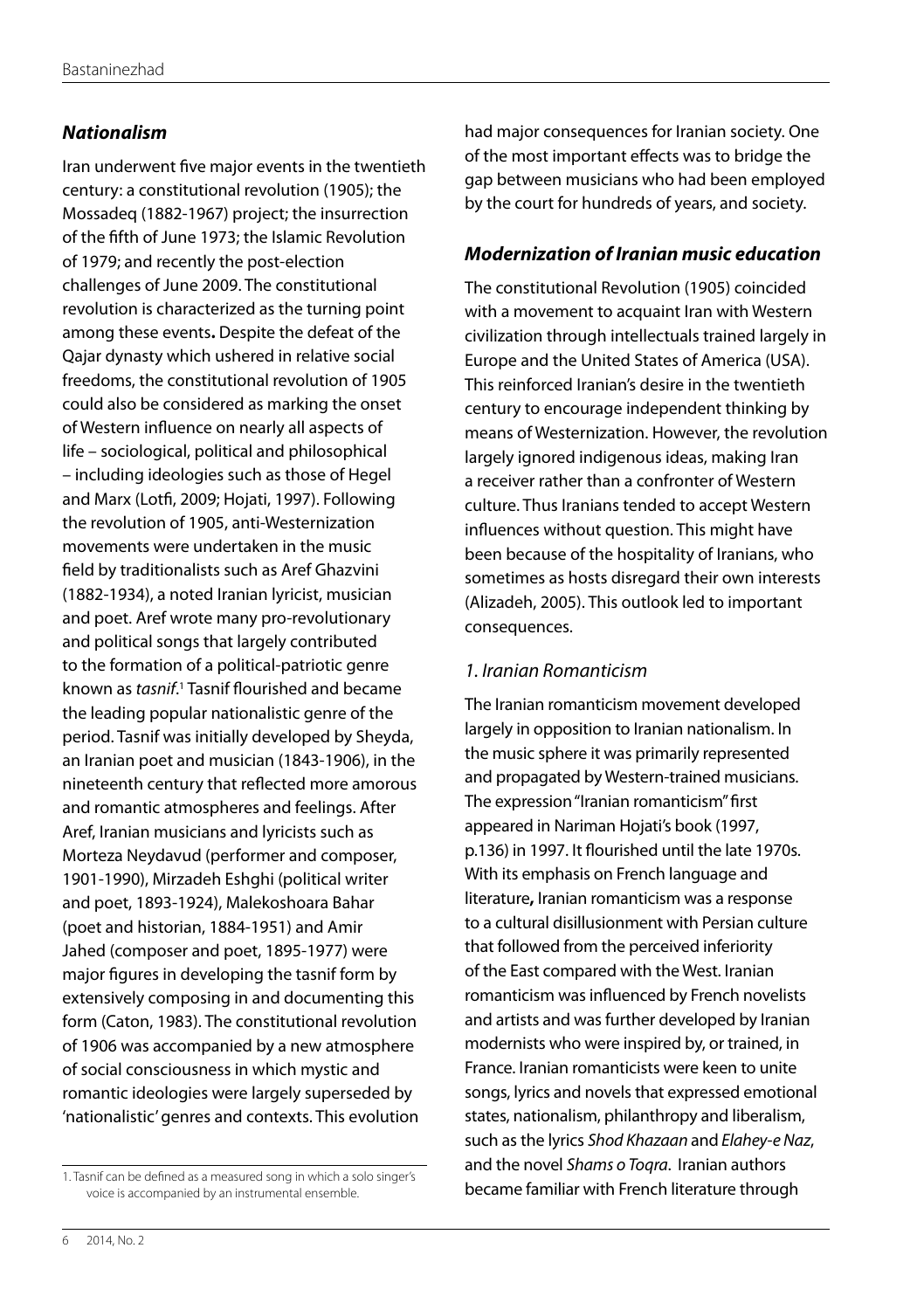translations of the works of Victor Hugo (1802- 1885) and Alexandre Dumas (1802-1870). Nima Yooshij released Iranian classical poems from their traditional prosodic measures, an initiative that resulted in a change in the aesthetic appreciation of not only poets, but also musicians such as Vaziri.

Another facet of the Iranian romanticist attitude manifested in both literature and music was a rekindled interest in the magnificence of ancient Iran. Over the first decades of the twentieth century, the revival of the cultural and historical values of pre-Islamic Iran was strongly patronized by the new ruler, Reza Shah. He was a leading modernist and saw himself as heir to the kings of ancient Iran; therefore, it seemed appropriate to return the country to its original title Iran. Changing the country's name from Persia to Iran was first recommended by Saeed Nafisi (1896-1966), a noted Iranian scholar, writer and poet, and was ultimately approved by Reza Shah in 1934. The revival of Iranian literature and history by Nafisi and other intellectuals such as Mohammad Ali Forugi and Hassan Taqizade*,* was reflected in both Iran's modern music and literature. Vaziri and his disciples believed that Iranian music had badly declined since the Arab conquest (633-644 A.C) due to Islam exerting religious restrictions. According to Vaziri (Koshzamir, 1979, p.71), "even the mode and character of Iranian music changed after the Islamic conquest ... music was generally avoided in [post-Islamic] Iranian culture, due primarily to the power of the clergy". Iranian romanticism illustrated a passion and preference for a kind of romantic nationalism, a philanthropic attitude, and secularism amalgamated with nostalgia for ancient Persia, rather than mysticism or liberalism.

# *2. French influence on the modernization of Iranian music education*

The idea of westernizing the education system of Iran was primarily begun by Amir Kabir (1807-1852), a highly competent and innovative minister under the rule of Nasereddin Shah-e Qajar (1831-1896). Having been inspired by the

"Russian army system and [its] polytechnic school in 1828, Amir Kabir ordered Darol-Fonun to be established in Tehran as a polytechnic school in 1850" (Khoshzamir, 1979, p.28). The establishment of Darol-Fonun marked a turning point in the modernization of Iran's educational system. Among the many subjects taught there were mathematics, cavalry, medicine, geology, and pharmacology. Subsequently music and painting were added to the Darol-Fonun program.

In 1856, a number of French counsellors were dispatched to Tehran to undertake the modernization of the Iranian army. Among these counsellors were two musicians, Bousquet and his assistant, Rouillon. They began to teach Western pieces of music to Iranian students, preparing them for the creation of a marching band for official occasions such as imperial ceremonies (Victore Advielle, 1885, quoted in Khoshzamir 1979). It is important to note that all of the textbooks, such as those on Western harmony, instrumentation and theory of music, were brought from France and later translated into Parsi. Nevertheless, Bousquet and Rouillon were not successful in training the students and could not satisfy Nasereddin Shah's desire to have a Western-style marching band (Khoshzamir, 1979). As a result of its close relationship with the French government, the Iranian government in 1867 decided to employ a professional music teacher to provide its students and the Qajari court with Western music.

Accordingly, Alfred Jean Batiste Lemire (1842-1909), a French music teacher from the Paris Conservatory, was sent to Tehran in 1868 as music director of imperial music to teach at the music school. He held that position until the Iranian government appointed him *chef du musique* of Iran (Khoshzamir, 1979). Later Lemaire designed the curriculum consisting of eight levels to be completed in eight years. It was based on the military music program in Paris (Khoshzamir, 1979). Lemaire, the sole teacher in the music school, taught all subjects including solfege, harmony, counterpoint, piano and all brass and woodwind instruments. Later,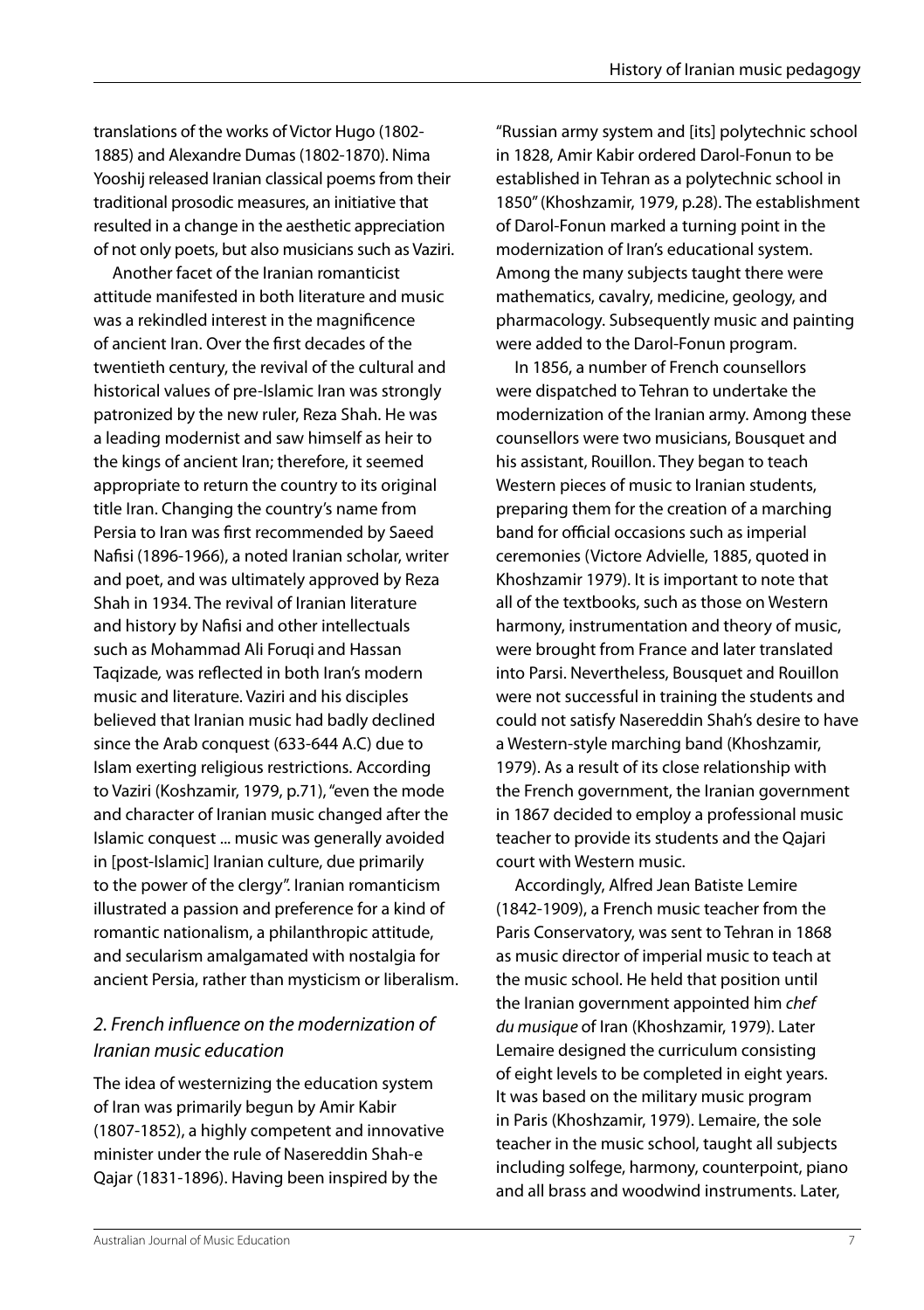a number of Lemaire's students such as Qolam-Reza Salaar-e Mo'azzez (Min-Bashian) and his son Nasrollah Minbashian, and Soltan Hossein Khan (Hangafarin), taught at the school. On graduation the students of the music school were inducted into the army as officers. Lemaire is considered a most influential educator in modern Iranian music education. Having had forty years of musical activity in Tehran, his method of music teaching and performance practice became the standard model and was the principal criteria for measuring musical competence and aesthetic judgement for musicians of subsequent generations. After Lemaire's death in 1909, the Iranian government did not employ more foreign musicians and the music school was closed. Lemaire's musical efforts encompassed various areas including teaching, rehearsing, administering curricular content, conducting ensembles, and the formation and popularization of the Western teaching method in Iran. The most important consequences of Lemaire's efforts can be outlined as: (1) the establishment of the first school of music, based on Western methods of instruction; (2) the popularization of Western instruments, some of which became principal instruments of Iranian music such as the violin; (3) the first transcriptions of Iranian music into Western notation; (4) the publication of books on the theory and practice of Western music in Parsi; (5) the harmonization and arrangement for orchestra or piano of several Iranian pieces; (6) the familiarization of Iranians, especially noblemen, with music; (7) the conscious replacement of the Iranian quarter tone with the Western half step, as the only possible, but perhaps unintelligent, response to the cultural differences encountered between Iranian pieces and brass ensembles; (8) the nationwide spread of French musical terminology.

In 1914 the music school was reopened under Superintendent Qolam-Reza Minbashian (also known as Salar-e Mo'azzez). He is considered the first Iranian musician appointed to the directorship of the music school in the modern music education era of Iran. In 1915, the music

school was separated from Darol-Fonun and was renamed *Madresey-e Mosique* (Music School). The curriculum was similar to that designed by Lemaire except that the period of schooling was reduced from eight to six years. Following the death of Lemaire there had been no conductor for the imperial orchestra or music instructor, and music teaching had been undertaken by Lemaire's Iranian students. There were a few Iranians who had spent a number of years studying abroad, such as Qolam-Reza Minbashiyan and his son, Nasrollah Minbashiyan, who both studied in St. Petersburg. Thus there arose a belief in Iranian society that formal and 'scientific' music teaching, learning and practice was only possible using Western music notation and instruments. This misunderstanding turned gradually into a rigid prejudice against indigenous Persian music among many music teachers. Qolam-Hossein Minbashiyan (Mohammad Reza Lotfi, 2009, p.81) claims that "everyone who is aware of the scientific [Western] music, would approve and feel that [three Iranian instruments:] the tar, the donbak and the kamancheh cannot compete with western music as a camel does not have power to compete with a train $"^2$ 

Thus due to the imposition of Western music, students were criticized for being out of tune and possessing inaccurate senses of pitch, tonality and intonation when learning and rehearsing Western pieces. Mohammad-Reza Lotfi (2009, p.320) has expressed his concern that listening to Iranian classical pieces was actually discouraged by the teachers of the National Music Conservatory. He continues: "foreign teachers and Iranian masters, who taught western instruments, used to complain consistently about students''Iranian ear'... Perhaps, for teachers, '*national*' has had a '*non-Iranian*' implication!!!" By contrast, Western-trained performers were unable to apprehend Iranian micro-tonal intervals until they deviated from the tonal intervallic structure

<sup>2.</sup> The tar is long-necked, waisted string instrument, the donbak (or tonbak) is a goblet drum, and the kamancheh is a bowed string instrument.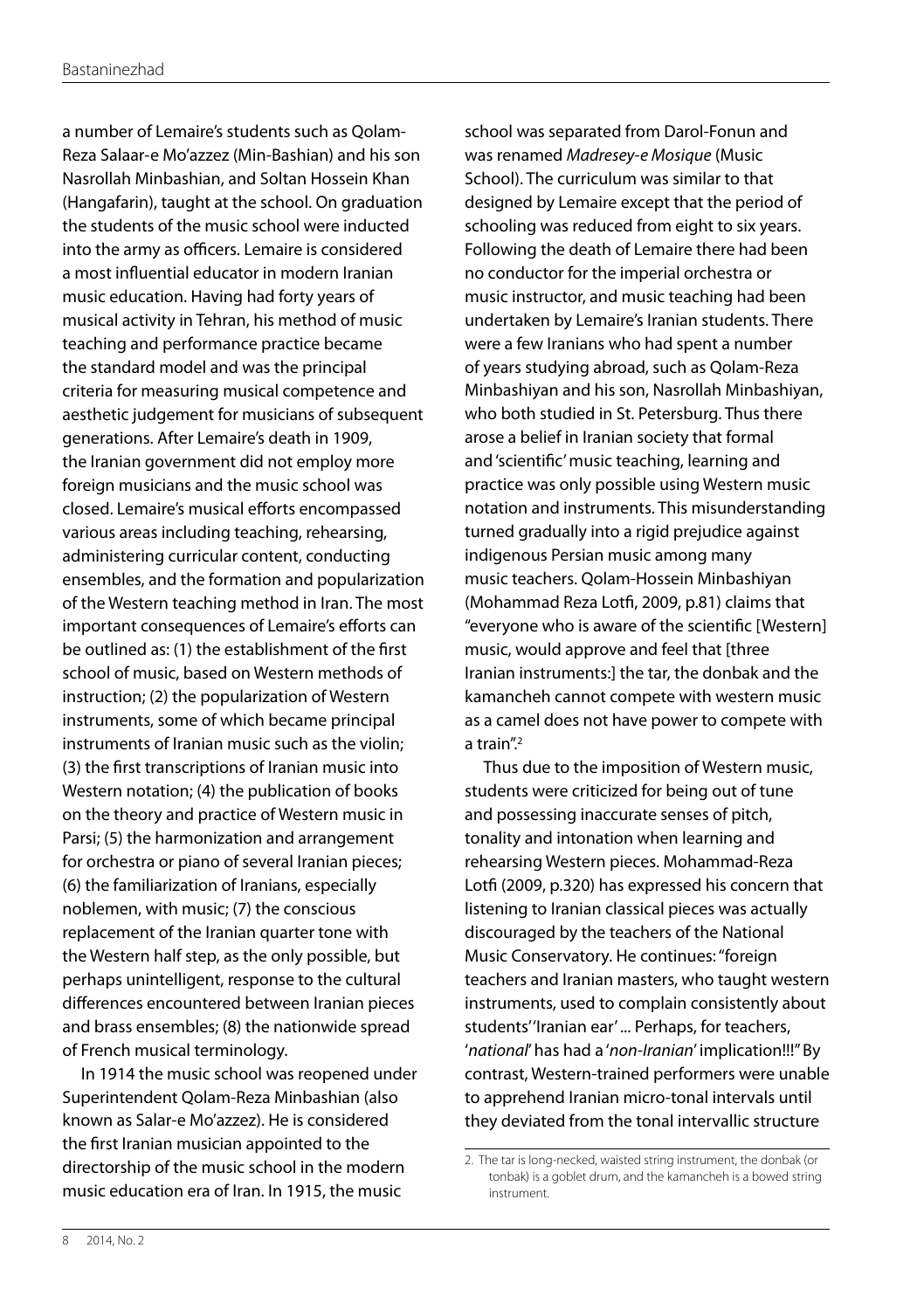of Western music. The reason is that what is realized and heard as consonant in Iranian music culture might be heard as dissonant in Western music and *vice versa*. These misapprehensions arose from a poor appreciation of the cultural values of both Iranian and Western music as well as an attitude of neglect towards realizing the "aesthetic of difference" (Mansfield, 2002, p.260) of the two extremely different musical systems by both Iranian and Western teachers. One negative consequence of such misconceptions was the superimposing of Western music principles onto Iranian music and thought.

# *3. The continuum of modernizing Iranian music by Vaziri*

In the early twentieth century, the transformation of Iranian aural/oral music to Western teaching style coincided with cultural, societal and political changes. Throughout much of the twentieth century, until the Revolution of 1979, rapid changes were pushed by a Westerncentric middle class fascinated by Western cultural products (Nooshin, 1996; Zonis, 1973; Youssefzadeh, 2005). Thus, the development and subsequent adoption of Western classical music and Westernized Iranian popular music on the one hand, and the prevailing socio-religious beliefs on the other, led to a deep and continuing polarity between the adherents of these two groups. Muslim religious prejudice left Iranian classical music isolated. For a long time it could only be taught privately.

Having treated it as an obsolete and oldfashioned tradition, Iranian classical music appeared incompatible with the rapid pace of westernization in the twentieth century. The teaching practices and *ostad*s (masters) were described as primitive, non-scientific or illiterate and interest in it declined dramatically (Hojati, 1996; Lotfi, 2009). This was influenced by many various reasons such as: the institutionalization of the music education system which followed Western pedagogical models, the centralization of the music curriculum, the development

of a media which facilitated the nationwide broadcasting of music, first by radio and then by television, the introduction of notation to Iranian classical which led to the application of Western teaching styles such as notation and its impact on transcribing melodies, easy access to sheet music, the prevalence of sound recording devices, and the emergence of public concerts which was an unprecedented development compared to traditional intimate gatherings in private homes.

Lotfi (2009, p.79) notes that "Individualism" in Iran's music authorities and the "anarchical" situation of music education and research were two important reasons for the instability of music in Iran. This lack of cooperation between Iranian and Western musicians in turn led to stark conflict between convention and innovation and resulted in a kind of dualism in the music of Iran that continues today. Iran entered a kind of cultural 'self-deception' which ultimately led to an 'identity crisis' in the music as well as the culture. Alizadeh argues that "in music too 'Iranian culture' retreated … belonging to no identity, neither artistic nor western" (Shahrnazdar, 2005, p.16). Alizadeh continues, "likewise, we have been witnessing this mainstream until today. Not to mention that the societal status of music has been constantly chaotic" (Shahrnazdar, 2005, p.16). As a result traditional musicians were mostly deprived of their positions as music teachers. For example, Aref's attempt to establish a music school to teach and preserve Iranian classical music was prevented by the government due to the dominance of Western attitude towards music education. The establishment of institutions, conservatories and concert halls modelled on those in Austria and France was vigorously pursued by the Reza Shah government**.** 

In 1925 the institutionalization of the Iranian education system was sanctioned by Reza Shah (1878-1944)*.* As a consequence, the modernization movement sought a specific personality to institutionalize Iranian music education. Ali Naghi Vaziri (1887-1979) fulfilled all the essential criteria. Vaziri, an Iranian composer,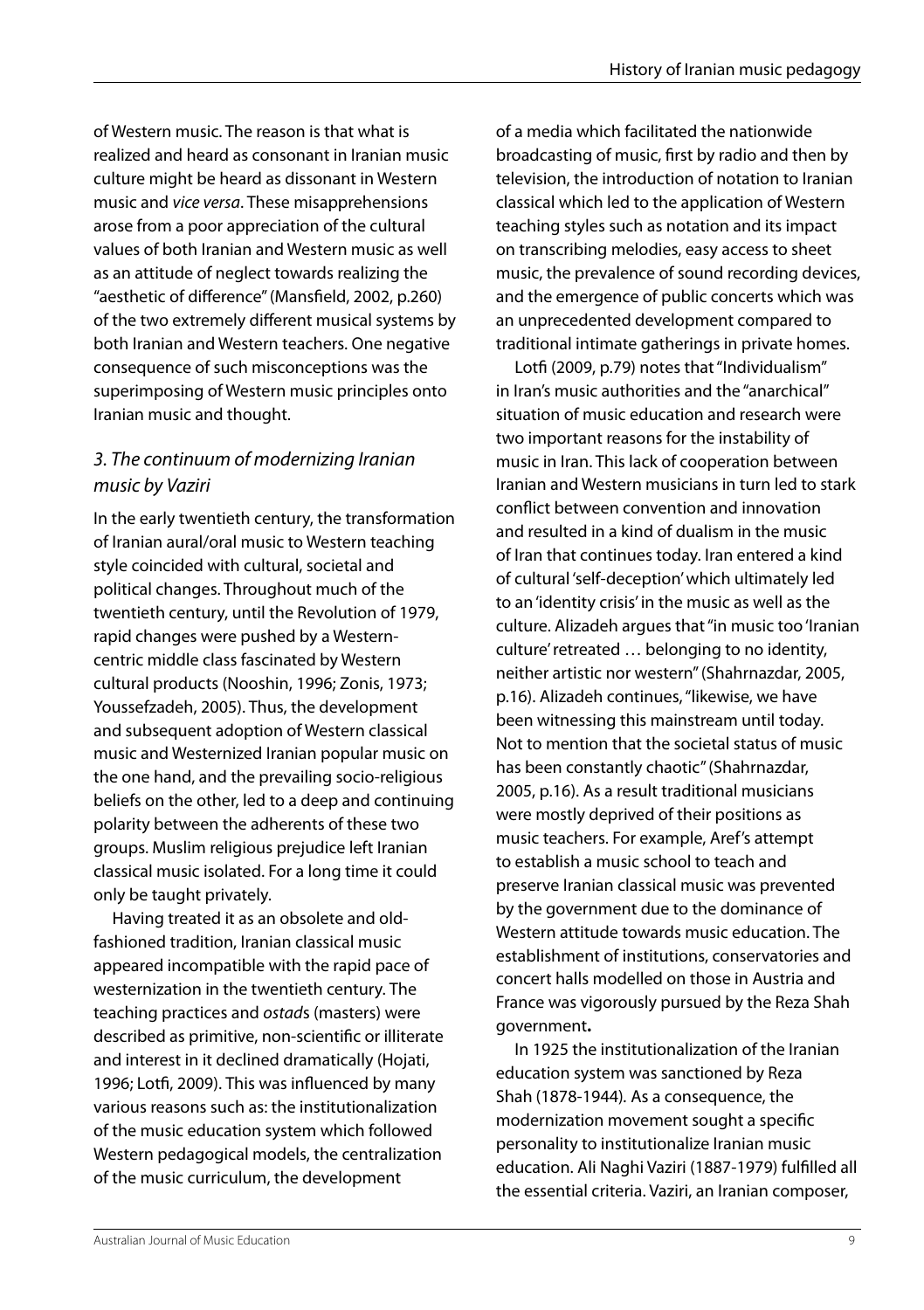theorist, performer and teacher of the tar, studied Western music in France and Germany for five years. In 1923 after returning from Germany, he founded a private music conservatory named "Madrese-ye Aliy-e Mosiqi" in 1924. Vaziri took an approach similar to that of Lemaire, since he emphasized teaching and learning "western theory, notation and solfege" based on the "scientific method" (Khoshzamir, 1979). This was the essential course at his institute. All the textbooks and materials were written and composed by Vaziri, such as his *Dastur-e Tar*  (1921).

The comparison of the two important figures in the higher music education of Iran – Minbashiyan and Vaziri – reveals that in spite of Vaziri's fidelity to and respect for Iranian music, their actions had have more or less the same consequences. Their belief in Western music as an international model with standard principles resulted in the omission of Iranian classical music from the curriculum. There were several other reasons behind the disdain for teaching and learning Iranian classical music, namely underestimating Iranian classical music under the imposition of the Reza Shah regime, the banishment of Aref Qazvini to Turkey after the First World War, and the dismissive attitudes towards his desire to establish a National Conservatory of Music. Lotfi (2009, p.312) notes that "If Aref had not been banished by Reza Shah, now we could have more [musical] schools [makateb] and also there was not such a huge gap between the music of our generation and that of Qajari era and this continuity was not separated".

The impact of Vaziri's approach on Iranian classical music performance and its teaching and learning is evident in the following developments:

(1) the omission of Iranian instruments; due to the demands to create harmony, Western bowed instruments and woodwinds replaced Iranian plucked and wind instruments such as the setar, santur, robab, barbat, and ney, except for the tar which was technically more responsive

to an orchestra.<sup>3</sup> It is important to note that the marginalization of traditional plucked instruments may have resulted in the elimination of all Iranian plectrum instruments.

(2) the dominance of Western temperament; there was a general disregard for the original melodic structure and modes of certain *dastgah*s such as *mahoor* and *Esfahaan* (Isfahan) to better match the two major and minor scales and harmonic principles by tempering (*mo'tadel kardan*) the modes from their inherent microtonal melodic structures.

(3) Tempering Iranian intervals changed musicians' listening taste. For example, what today is performed as Isfahan is very close to the Western minor mode whereas Isfahan is totally different and unrelated.

(4) The use of notation, transcription and heavy reliance on music literacy appeared to have an important function in the teaching methodology. However, as this methodology highlights merely the visual representations of the skeletal form of a piece, it deprived students from using broader compositional patterns, variable ornaments and improvisational complexities based on the *radif*. It is crucial to note that teaching Western theory, and its application to performance and teaching, was mandatory, considered as a necessary prerequisite for all students from the outset. Almost all the musical competence gained by students including performance and note reading skills was to expand the size of the semi-Western orchestra by means of both Iranian and Western instruments, and to encourage students to play polyphony in Vaziri's orchestra (Khoshzamir, 1979). Polyphony was imposed upon the traditional ensemble regardless of its former heterophonic innate performance features.

(5) The decrease in performers' freedom in the rendition of their own variable and complex rhythmic-melodic embellishments besides

<sup>3.</sup> The setar is a string instrument and member of the lute family, the santur is a hammered dulcimer, the robab (rubab, rabab) is a short-necked lute, the barbat is a member of the lute family, and the ney is an end-blown flute.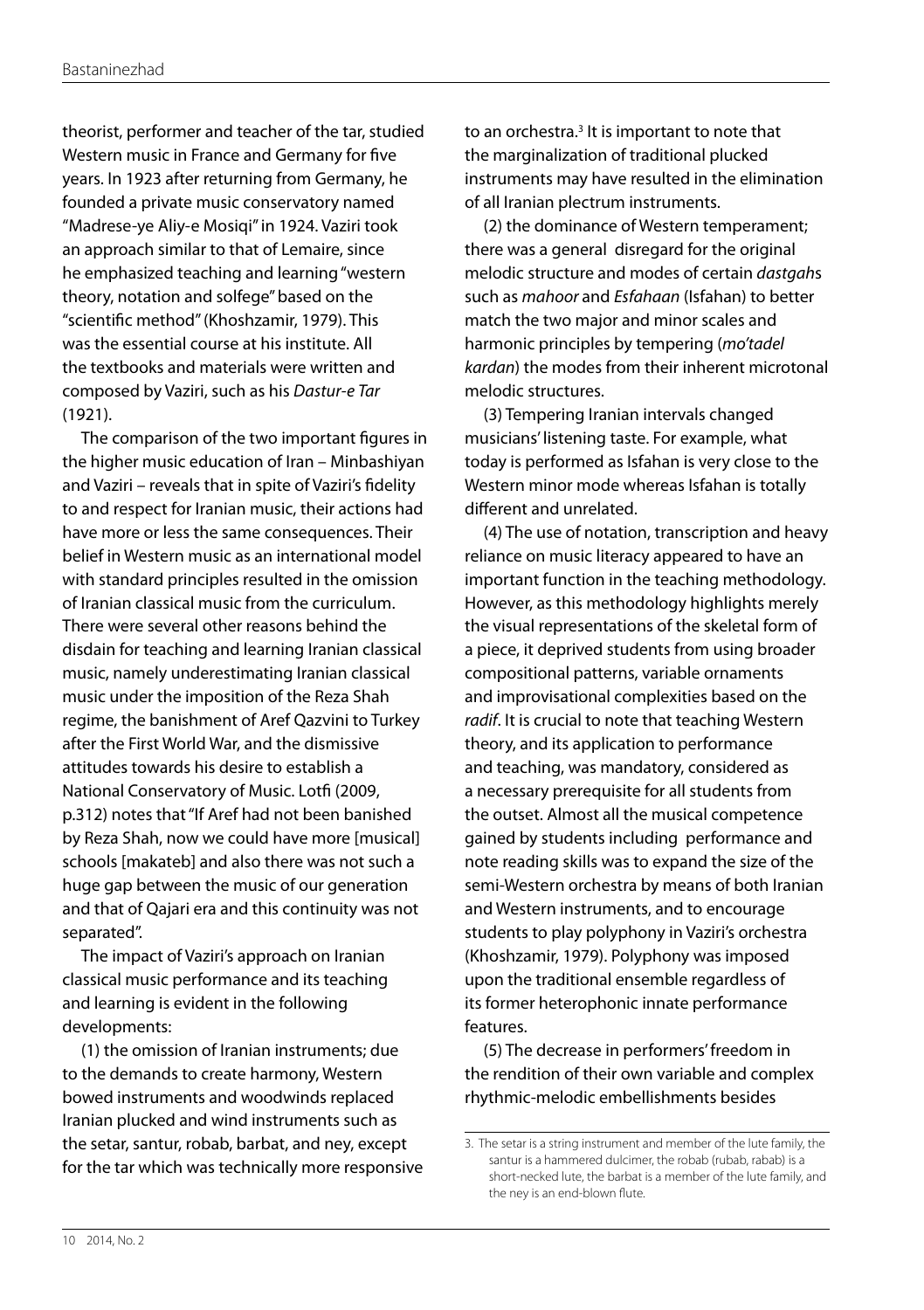other musical vocabulary such as complex 20-32 beat rhythm and nuances of tempo weakened the status of heterophonic texture in ensemble activities. This occurred due to the impact of acculturation which sought a polished semi-Western performance with the employed a Western ensemble framework in all aspects including measure, tempo, notation and articulation to the symbols indicative of down/ up bow and plectrum, which emphasized the concept of strong/weak beats of Western classical music, key and time signature and use of opus number for a piece.

(6) Disregarding traditional Iranian masters who taught by oral/aural method.

(7) Undervaluing the basic subjects such as literature, history, mysticism and philosophy of Iran while emphasizing a Western program of study.

(8) Marginalizing listening materials, appreciation of the innate characteristic of Iranian classical music performance, and the aesthetic and intellectual discussion concerning the performance practices of Iranian masters. This contributes to the strong belief that Iranian music and musicians are 'non-scientific' and 'primitive'. This mistreatment of Iranian traditional masters, their method and music resulted in a dichotomy between the advocates of a Western tradition (Vaziri and his adherents) and traditional Iranian masters and their pedagogies.

(9) The replacement of group lessons with individual tuition could be considered a consequence of Westernization. Despite many advantages, Reza Shah's Institutional Education Policy (1925), which influenced all subject areas including Iranian music education, actively patronized the adherents of the Western tradition and ignored the so-called 'primitive' Iranian traditional non-notational approach.

In 1938, during Qolam-Reza Minbashiyan's superintendency of the Honarestan-e mosiqi (Conservatory of Music), ten Czech music teachers were employed by the Iranian government to teach for three years. This event is considered a major milestone in the history of modern music education in Iran. According to Khoshzamir (1979), these musicians could have improved the quality of the music curriculum, but in November 1941 when Vaziri became chairman of the Honarestan-e mosigi, the teachers' tenures were terminated. Khaleqi (2002, p.67) comments that, "despite the efforts taken by Vaziri to renew the teachers' contract, Iranian government rejected Vaziri's request because of some political reasons". It should be noted that the influence of the Czech teachers is still felt by some elderly instructors at the tertiary level. This author began to study flute with a well-respected instructor who studied with a Czech flute teacher at Honarestan-e Mosiqi. Based on the author's experience of studying for about two years with Leqa, and also his long relationship with his students and other woodwind teachers of his age, there was almost no mention of tonal quality, sound colour or stylistic concepts in the class. However there was a great emphasis in each session on the mechanical skills needed to accelerate the velocity of the fingers through etudes. Perhaps in contrast to the stereotypes portrayed and advocated by the old generation who were fascinated with Czech and other European performers in Iran, what has remained encompasses a broad range of incorrect methods and habits regarding breathing, fingering techniques, interpretation, style, use of storytelling without demonstrating on the instrument, not paying heed to the context, and so on.

#### *4. Westernization movement during Pahlavi era*

Reforming Westernization intensified during the rule of the Pahlavis, the imperialistic regime of the two shahs of Iran, Reza Shah Pahlavi and his son Mohammad Reza Shah*,* who ruled from 1925 to 1979. The dissemination of Westernization in Iran coincided with a remarkable rise in the country's economy. In the late 1960s Iran became the world's leading oil exporting countries. The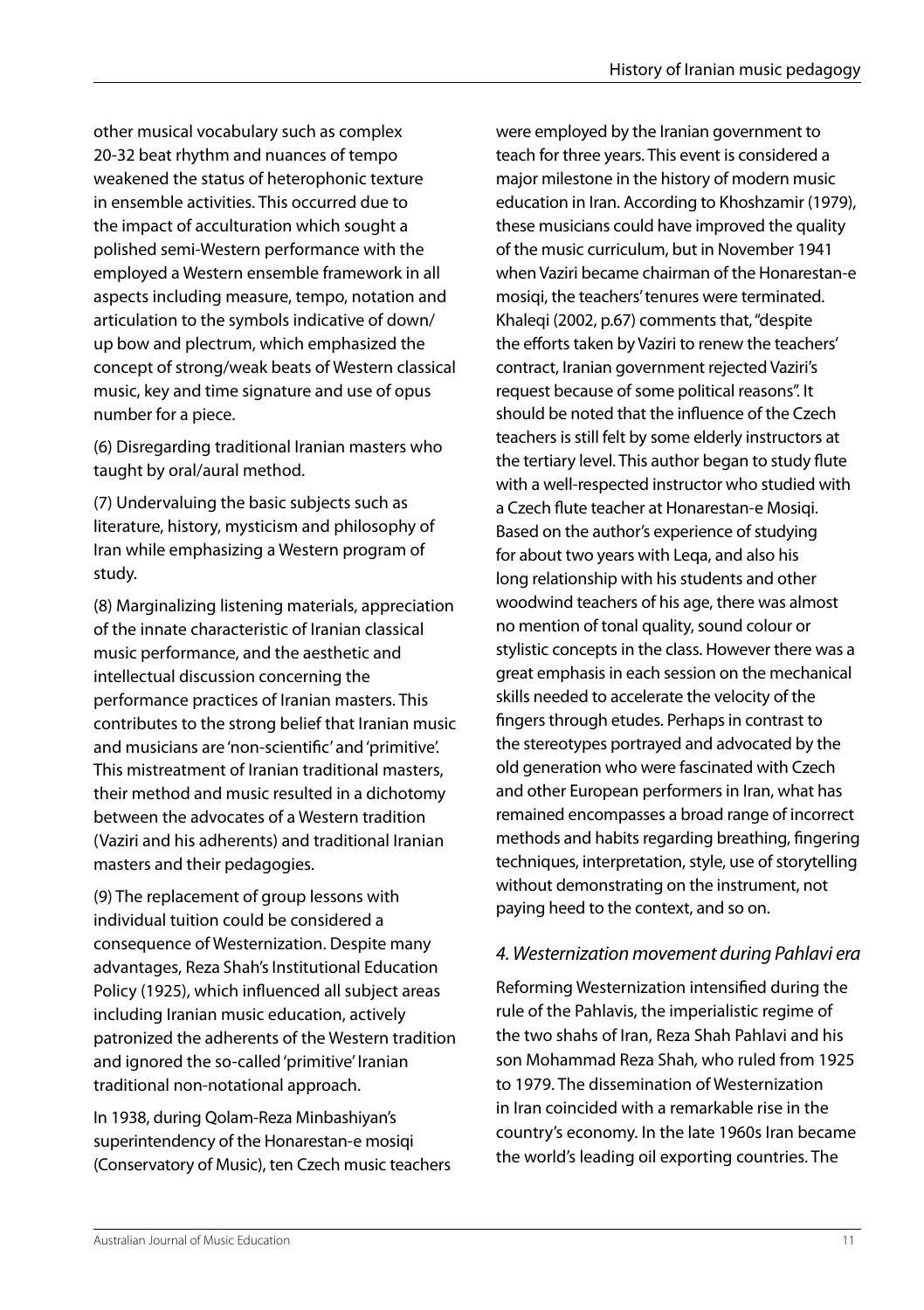enormous wealth amassed helped promote Iran's image and status worldwide and hastened industrialization. It also contributed tremendously to expanding the country's education system by the introduction of Western standards, which was part of Reza Shah's ambitious scheme to modernize Iran. In the music arena, the fertile economic ground greatly facilitated the dispatch of talented musicians to study abroad. Currently, there are a large number of qualified music teachers in important positions in Iranian universities who have studied in European or American universities and conservatoires such as Sharif Lotfi (Germany), Siavash Baizai (Germany), Azin Movahed (USA), Hormoz Farhat (USA) and Alireza Mashaayekhi (Austria). They are chiefly focused on teaching Western music styles in fields such as performance and composition.

In the late 1970s, having fallen in cultural and patriotic content, Iranian classical music diverged gradually from the flow of Iranian romanticism. The Romantic criteria were replaced with a type of 'semi-western pop music' that overshadowed the musical life of Iran. In the second half of the twentieth century, Western-Iranian pop music overwhelmed the vast majority of Tehran's cabarets and contributed over ninety percent of radio and television music programming. Some traditional performers such as Habib Somaie were vehemently against the dominance of 'vulgar' music. Somaie went so far as to slap the director of Radio Tehran in protest against his disdain for Iranian classical music and consequent misleading of his audience. *Tasnif*, which was developed by Aref Qazvini as a means of patriotic and political commentary, turned into a vulgar genre containing fake sensations. Alizadeh (2005, p.19) asserts that "we see that this kind of [pop] music functioned in the political and social mainstreams. However the pop music of Iran functioned separately from people and societal affairs. It just makes false sentiments and it is really far from the authentic art". Thus during the Pahlavi era, despite supportive initiatives

by Iranian National Television and Radio, the widespread popularizing of pop music meant that Iranian classical music was becoming more and more marginalized.

The following section will examine a number of important reasons which deal with the continuing decline of Iranian classical music education during the Pahlavi era. During this time a number of significant issues arose:

- The priority of Western-centric viewpoint was infused and propagated by Iranian musicians who had studied abroad, and reflected the dominance of Western music over Iranian music in the society of Iran.
- An inadequate understanding of Western performance practices and teaching caused Western written concepts to be taught and disseminated only superficially. This is evident in the adoption of 'notation' in the teaching, learning and practicing of Iranian classical music without considering the 'contextual' observations. This may be due to a neglect of Iranian oral/aural techniques. This attitude led to all aspects of written Western music becoming seen as learned (*elmi*) music in comparison to teaching and learning 'by ear' (*gushi*) which became known as non-learned (*gheyr-e elmi*).
- The Westernized Iranian pop music broadcast on radio and TV aimed at dissociating the young generation from Iran's classical music and culture.
- The popularity of the belief that Iranian classical music is 'non-scientific' compared to the fully theorized Western style of music, which is deemed 'learned'.
- Disregard for the significance of oral/aural modes of communication upon which written modes were constructed.
- Changing the audience's listening tastes and aesthetic perceptions which led to the prioritising of the Western music aesthetic over the Iranian music aesthetic.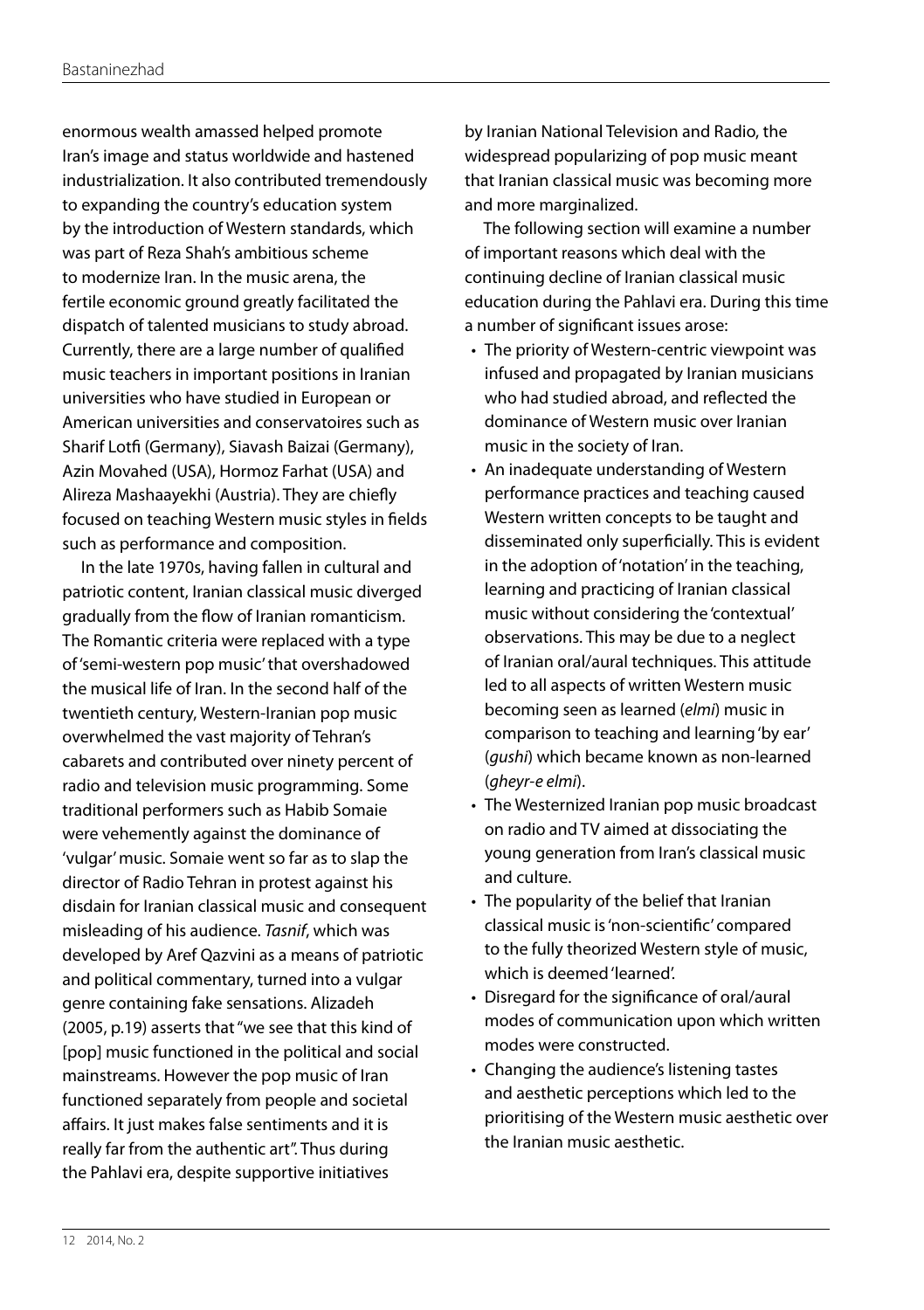#### **Iranian conservatism**

This section aims to briefly explore the role of the conservative Iranian musicians concerning Iranian classical music education. In contrast to the ideas of Vaziri and his followers, there was a conservative group of musicians who learned, taught and performed Iranian classical music only through the oral/aural method. This group was strictly opposed to Vaziri and his followers and to any change or innovation in Iranian music. The conservative musicians regarded the Western notational style as a major threat to the Iranian music tradition. Lotfi (2009, p.322) states that, "Almost all the instrumentalists of Qajari dynasty could be recognised as conservative". These included prominent musicians Agha-Hossein-Qoli Farahani (1854-1916), master of the tar, Mirza-Abdollah Farahani (1843-1918), master of the tar and the setar, and Habib Somai (1901-1946), master of the santur. For the majority of Qajari masters the only reason for teaching was to maintain the heritage of Iranian classical music in its traditional form and convey this heritage to their pupils but with less attention paid to its dynamic characteristics in the process of re-creating it. They wanted to maintain the teaching tradition that they themselves had experienced with their teachers. The most important characteristics of the conservative musicians' ideas were:

- Having a rigid attitude towards radif-centric education and thinking of radif as a fixed doctrine or phenomenon containing a sacred and symbolic notion of the past;
- Firmly avoiding changes in regard to the technical musical parameters of the radif including phrasing, tempo, nuances, tonal quality, and articulation;
- Lacking interest in performing pre-composed pieces outside the radif's framework and adhering to the radif's metric improvisatory pieces;
- • Advocating a radif-oriented attitude in teaching, practice and performance;
- • Rigidly opposing Vaziri's approach, and his followers;
- Dismissing the need for change in Iranian music despite changes in people's thoughts and musical preferences due to the postconstitutional revolution;
- Restraining innovations by other Iranian classical musicians. For example, "Darvish Khan's(1872-1926) initiatives in inventing *pishdaramad*, a measured, ensemble/solo piece, was first rejected by his teacher Aqa-Hossein-Qoli Farahani" (Lotfi, 2009, p.320) although *pish-daramad* was later integrated into Iranian classical music canon;
- Advocating imitating and retaining their predecessors' styles of performing and teaching music in order to maintain and preserve Iran's musical heritage.

### **Neo-Traditionalism (Shirin-Navazi)**

In the mid 1950s, under the auspice of National Iranian Radio and Television (NIRT), a new genre of Iranian classical music arose. This musical mainstream, which is sometimes described as neo-traditionalism, is commonly known as 'shirinnavaazi' (sweet/pleasant performance). To gain a better understanding of this stylistic approach a number of its important features are examined:

- This style was performed in Iranian mode and dastgah style;
- It borrowed performative ideas from radif but mostly the parts (gushehs) chosen were at the discretion of the performers,
- It did not follow the traditional discipline and structural order of the radif performance but selected only some gushehs,
- Shirin-navazi emerged as a turning point in the formation of an unprecedented attitude towards the concept of sonority in Iranian classical music. This novel tonal quality, which occurred more in instrumental than vocal music, is considered a distinct change compared to Vaziri's semi-Western and Qajari's conservative performance practices.
- • Shirin-navazi created new perspectives for many Iranian music learners, familiarizing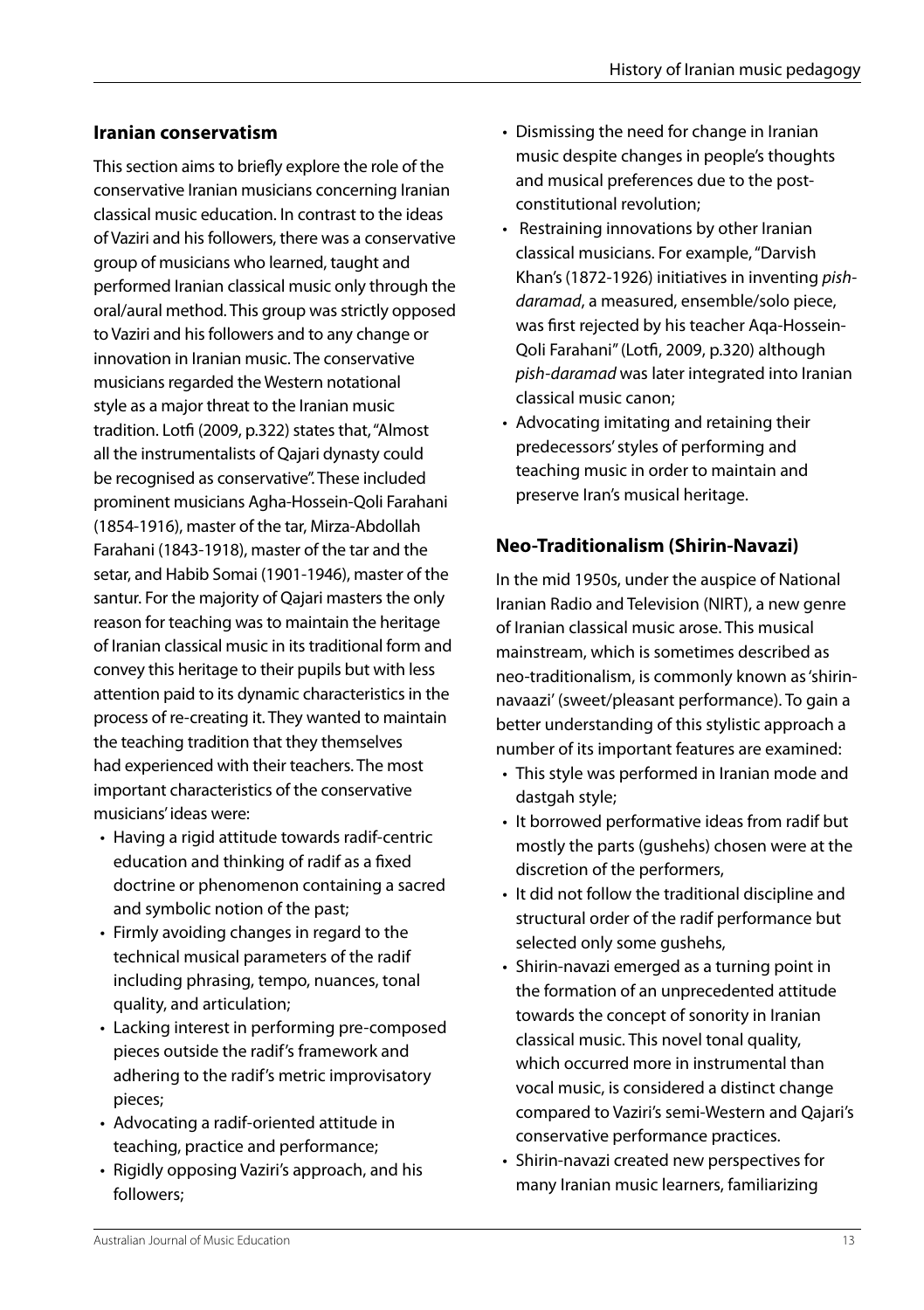them with the concept of sonority in Iranian classical music. This is evident in the sheer and round sonority of the ney composed by Kasaai comparing to the works of earlier ney masters such as Nayeb Assado-llah and Mahdi Navai.

Prominent representatives of Shirin-navazi are performers such as Hassan Kasaai (ney), Jalil Shahnaz (tar), Ahmad Ebadi (setar), and Farhang Sharif (tar)*.* Their activities contributed greatly to increasing interest in Iranian music and to popularizing Iranian instruments. Further, shirinnavazi had a significant impact on an audience's perception of what constituted good Iranian music through major changes in performance style. These changes were markedly associated with the new concept of sonority, applying and maintaining a moderate tempo during performance, and giving priority to repeating and gradually developing the music's motif rather than simply performing successive gushehs of the radif. Shirin-navazi helped to raise interest in traditionalist musicians, as almost all the shirinnavazi performers learned and performed only through the oral/aural method, while the public who enjoyed this music were exposed to a less intricate form of radif's traditional performance principles. Perhaps most importantly, *Golha* (flowers) music, which had a strong link to Persian poetry, and which was broadcast in a series of radio programmes between 1956 and 1979, became very popular through the shirin-navazi performers. In regard to *Golha*, Lewisohn (2005, p.82) states, "The *Golhā* not only had a great influence on Persian music, but significantly increased peoples' appreciation of Persian literature. When the *Golhā* were being broadcast, it was a common practice for people to drop whatever they were doing to listen to the radio".

Indeed, the idea of establishing a Golha music program was to preserve Iranian music against the inroads of Westernization. Regarding the significance of *Golhā,* Shajarian, a well-respected Iranian vocalist, argues that,

*It is my belief that Persian music owes a huge debt to Dāvud Pirniā, since at a crucial moment*  *in the history of Iran he effectively rescued our music from perdition. If it wasn't for his efforts, Arab music, Turkish music, or Western pop music would have all but drowned out and obliterated Persian music. In establishing the Golhā programs, Mr Pirniā created a sanctuary where Persian music could survive and flourish amongst all these conflicting and corrupting influences, so that even today the Golhā programs are still cherished among the populace at large (Shajarian quoted by Lewisohn 2005, p.95).*

The cultural reconstruction which was initiated in 1968 will be discussed in the following section.

#### *The revival of the traditions*

In the late Pahlavi era, in conjunction with the growth of Westernization, an attitude of 'cultural self-awareness' began. A couple of important factors had a formative role in the creation of this attitude, namely the economic prosperity of Iran, and the emergence of a new wave of intellectuals who attempted to create a modern society through an intelligent approach to Western developments and not through mere emulation. Due to its new prosperity and geo-political importance, Iran was able to grab the world's attention, which resulted in the establishment of chairs at foreign universities.<sup>4</sup> In addition a number of valuable research works on the subject were written by both Iranian and international scholars who came to Iran to undertake extensive research, such as Caron and Dariush Safvat (1966), Mas'odiyeh (1968), Nettl (1970) and Blum (1969).

In 1965 the music department at the University of Tehran was opened. It offered for the first time in the history of Iranian music education a higher academic level in both Iranian and Western music. It is located in the College of Fine Arts (CFA), Tehran University, and is considered one of the major music departments in Iran. Iranian masers such as Nur-Ali Borumand (tar), Asqar Bahari (kamancheh), Dr. Dariush Safvat

<sup>4.</sup> For example, at Illinois University for teaching, training and research in the field of Iranian classical music, language and history.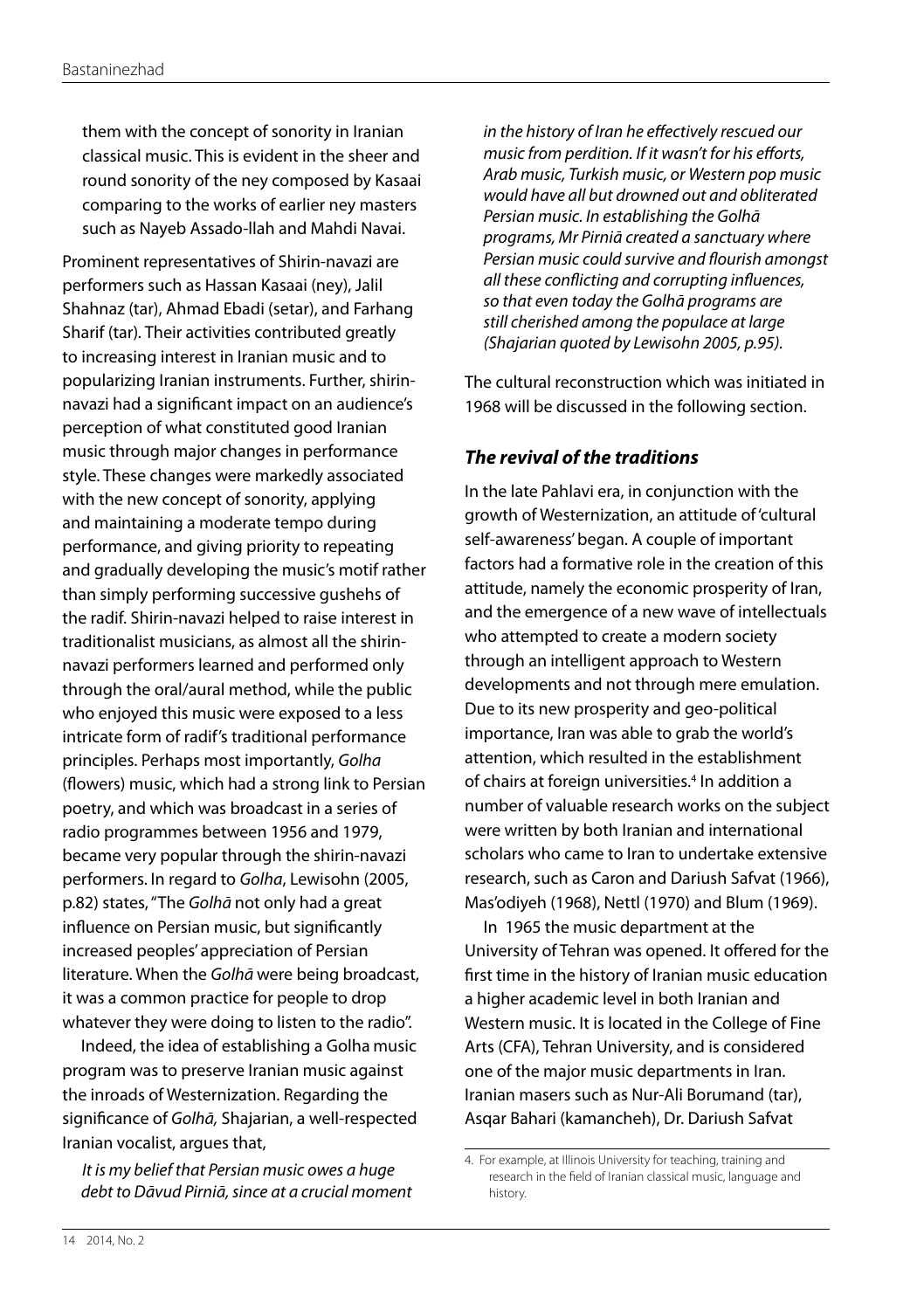(setar), and Mahmud Karimi (voice), taught there; they in turn were replaced by a number of their talented students such as M. Reza Lotfi (tar), Hossein Alizadeh (tar and setar), and Mohammad-Reza Shajarian (voice).

Until 1945 both Iranian and Western music programs used to be undertaken at the Honarestan-e Ali-e Musiqi (Conservatory of Music), although the main focus was on Western music (Sepanta, 2003; Khoshzamir, 1979). In 1945 Anjoman-e Dosstdaran-e Musiqi-e Meli (Society for National Music) was formed by Roholah Khaleqi (1906-1965), a student and intimate of Vaziri. Khaleqi's initiative finally resulted in the foundation of the Honarestan-e Meli-e Musiqi (National Music Conservatory) in 1949 that hardly taught Iranian classical music program (Sepanta, 1999). This centre undertook the teaching of classical Iranian instruments based on Western notation and theory and other courses until the late 1960s (Khoshzamir, 1979). Thus, the Honarestan-e Ali-e Musiqi remained the main institution for teaching Western music while the Honarestan-e Meli-e Musiqi specialized in Iranian classical music.

# *1. The process of revival by the Centre for Preservation and Dissemination of Iranian Music*

In 1968 the Centre for the Preservation and Dissemination of Music (CPDM) (Markaz-e Hefz Va Esha'e-Ye Mosiqi Sonati) was founded under the patronage of National Iranian Radio and Television. The idea for establishing the centre was primarily proposed by Borumand. The Centre wanted to resuscitate Iranian classical music. Its establishment should be marked as the greatest 'renaissance' in the music history of Iran because to a large extent it protected Iranian classical music against imposed semi-Westernized pop music during the late 1970s. The impetus for establishing the centre came from established musicians and researchers such as Safvat and Dr Mahdi Barkeshli as well as from French musicologists who were interested in the revival

of the rich Iranian music tradition such as Nelly Caron, who researched Iranian classical music with Safvat. According to Alizadeh (Shahnazdar, 2005) and Talaie (2004) establishing the centre was a French-Iranian idea.

The centre brought together prominent Iranian classical ostads who had been somewhat isolated by the modernized Iranian music education system, so that Iran's musical heritage could be preserved by teaching the radif. Thus ostads such as Abdollah Davami (voice), Said Hormozi (tar), Karimi (voice), and Yousof Forutan (tar) accepted Borumand's invitation to teach at the CPDM while Safvat was assigned the directorship. A number of talented young performers from the College of Fine Arts (CFA) were selected to be taught at CPDM. This group of musicians have had a great impact on both the pre- and post-revolutionary music of Iran. Indeed, the continuing existence of Iranian classical music owes much to their efforts. This centre, which was intimately associated with the CFA through sharing both masters and pupils, was active until the Islamic Revolution of 1979. A number of factors influenced the CPDM, including the deaths of some of the centre's masters such as Borumand and Davami, and the socio-political pressures of the new Islamic regime, and subsequently the Iran-Iraq war (1980- 1988). The centre was moved under the Ministry of Culture and Islamic Guidance (Markaz-e Hefz Va Esha'e-Ye Musighi) following the Islamic revolution, which resulted in the dismissal of a number of CPDM pupils such as M. Lotfi and H. Alizadeh. This at first brought the CPDM to a standstill. However, the first generation pupils of CPDM continued the reconstruction of Iran's music heritage by opening the Chavosh Institute in about 1980.

Important outcomes of the establishment of the CPDM are:

• Acquiring nationwide recognition and publicity for Iranian classical music and its masters through performing special concerts across the country such as the landmark Shiraz Art Festival (1977) by Mohamad Reza Lotfi and Mohamad Reza Shajarian.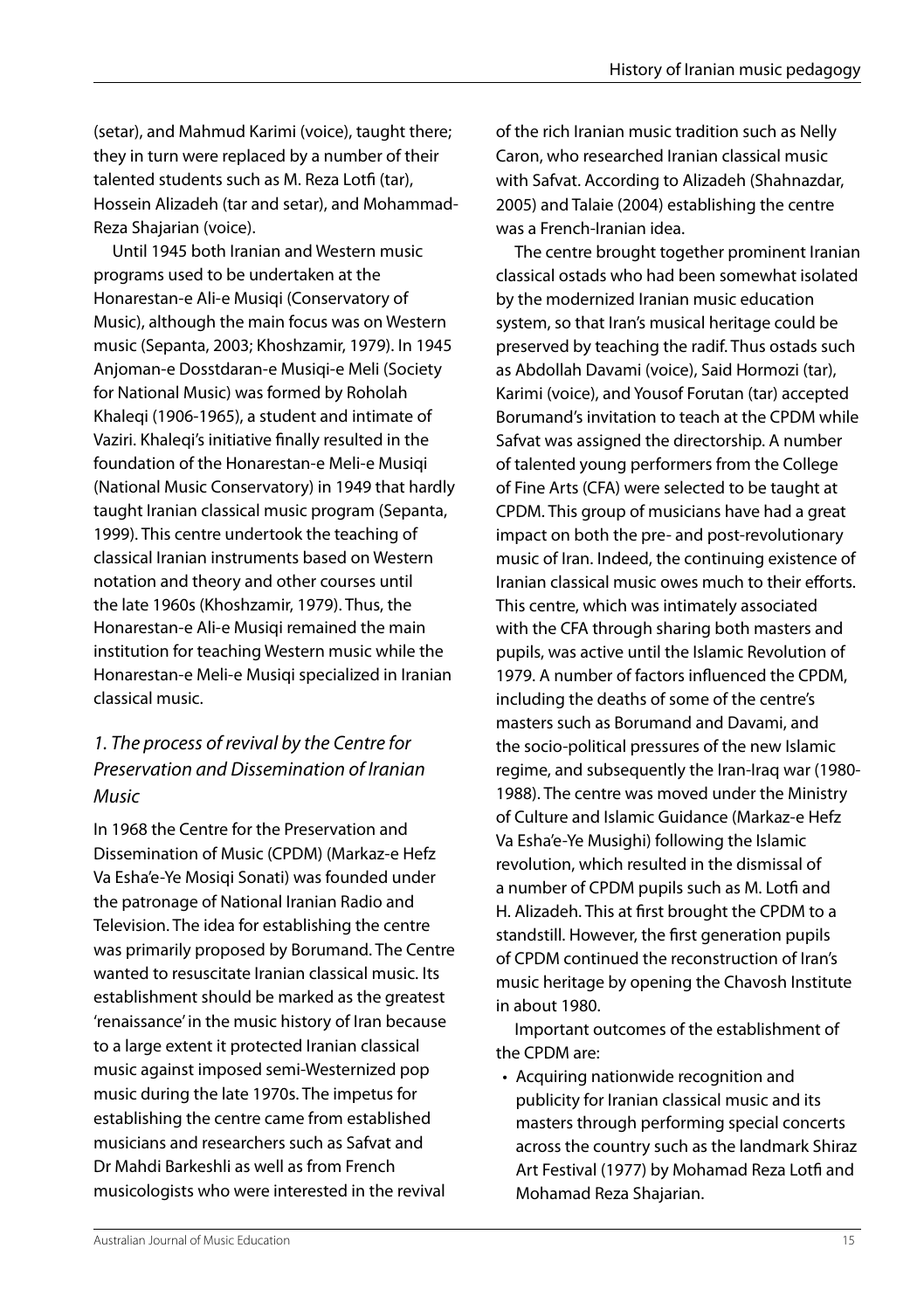- Renovating and re-performing old tasnifs by Shajarian and Mohamad Reza Lotfi such as the tasnifs originally sung by Qamar-ol-Moluk Vaziri.
- Compiling, transcribing and performing vocal and instrumental radifs, undertaken by Borumand and Mahmud Karimi, and commonly known as the 'radif of Mirza Abdollah' and the 'vocal radif of Abdollah Davami'.
- Disseminating pure Iranian classical music to people while resisting widespread Western and local pop music.
- Engendering high social respect and appreciation for classical Iranian masters by inviting them to teach music at the tertiary level.

Although the CPDM emerged as a remarkable milestone in promoting the merits of Iranian classical music, the author believes that CPDM did not offer a proper musical education to the coming generations.

Valorizing values such as fidelity to the master, and maintaining the continuity of the radif transmission through strongly imitative master-pupil behaviour, sowed the seeds of a radif-oriented attitude in successive generations. The author believes that the relative current retreat of Iranian music has arisen partly from the neglect of the CPDM's first generation trainees (or second generation masters) in transmitting an ideal education, in which they were trained, to their pupils. This implies that, these masters rarely provided their pupils with the two important aspects of learning the radif, namely virtuosity and verbal knowledge of the radif.

# *2. Islamic Revolution of 1979 and its consequences for music education*

The Islamic Revolution of 1979, especially in the immediate aftermath of the Iran-Iraq war, brought about great cultural, political and societal changes, specifically as a protective tool against the west, under the leadership of Ayatollah Khomeini (1900-1989), an Iranian religious supreme leader who replaced Mohammad Reza Shah-e Pahlavi. This statement may be somewhat opposed to the Western

stereotypes of Islamization (Fatemi, 2009; During, 2005; Youssefzadeh, 2005; Sadighi; 2009), insist that Iranian classical music has developed in all its aspects. For example, Yuossefzadeh (2005, p.432) concerning post-war reconstructions argues that, "However, these measures changed as the Islamic Republic evolved, especially after the Iran-Iraq war (1980–1988) and the death of the Ayatollah Khomeini in 1989. Little by little, here and there, music slowly crept back into the broadcast programs and concert life of the Islamic Republic".

However, the onset of the Revolution of 1979 brought its own disadvantages to many Iranian musicians especially those who were involved in non-classical music styles such as pop music. There was a kind of nationwide interruption in music education although it was reinstigated to some degree in the nineties. The Islamic Revolution of 1979 was immediately followed by the Cultural Revolution (1980-1987). After Friday prayers on 18 April 1980, Ayatollah Khomeini harshly criticized the universities as a great menace, proclaiming that, "we are not afraid of economic sanctions or military intervention. What we are afraid of is Western universities and the training of our youth in the interests of West or East". Influenced by the ideology of Islamic purification, all Iranian universities were purged of Western and non-Iranian elements. This caused the music major to be immediately eliminated from Tehran University and the music department was closed. This contributed to the migration of many university professors, musicians and poets to other countries. After 1988 Iranian classical music experienced a considerable rise in the number of pupils wishing to learn and pursue a major in Iranian music at universities and private institutions (Nooshin, 1996). As well a number of Iranian ostads such as Alizadeh and Payvar had expressed growing enthusiasm for these youngsters following the Revolution of 1979 (Sarkoohi, 1989 quoted in Nooshin, 1996). The music department at the CFA was re-opened in 1990 along with the music department at the non-state Azad University in Tehran. Additionally, the Tehran Music School (Daneshgah-e Honar)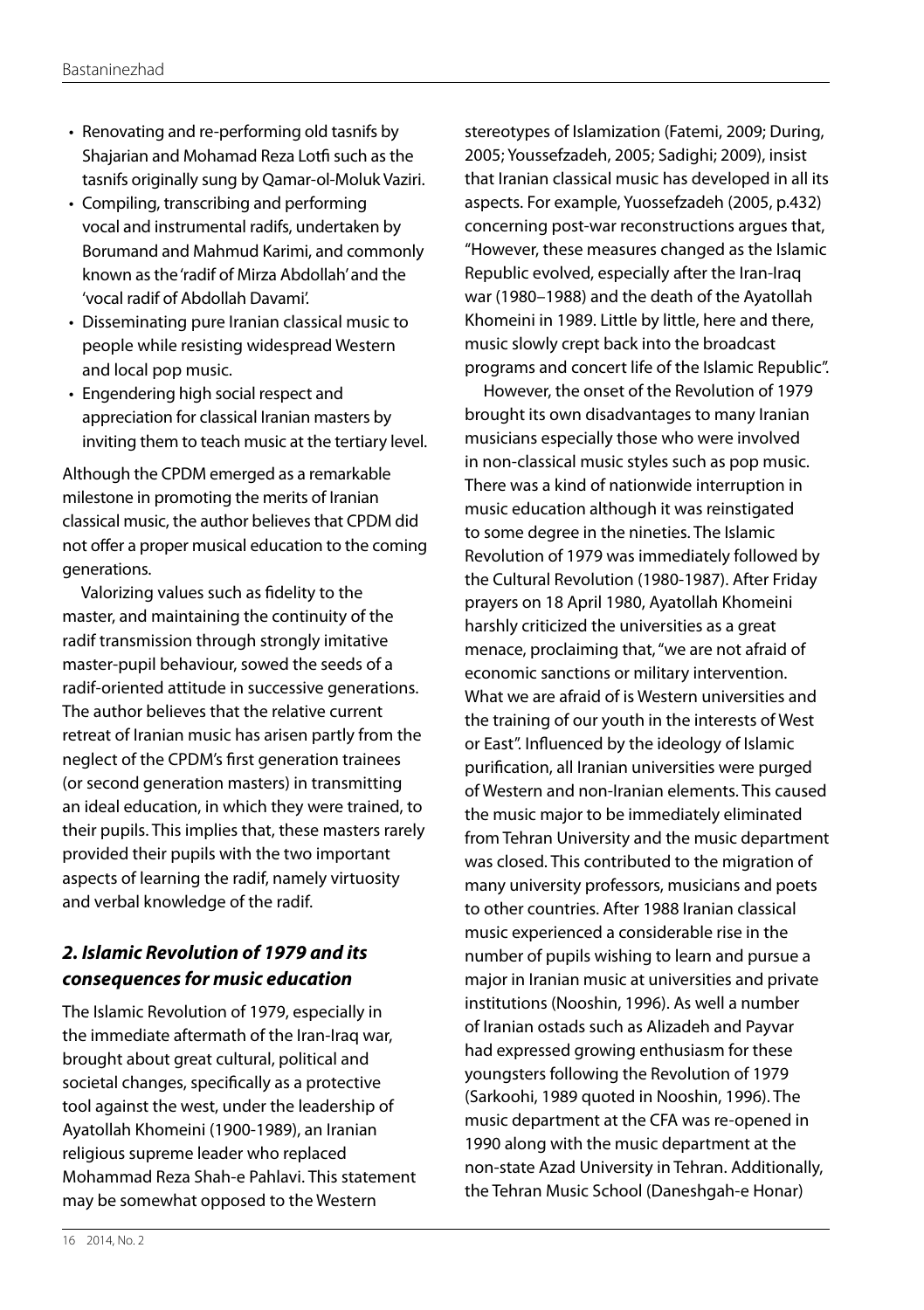of the Art University of Tehran was officially established in 1994, although it had operated as a part of Farabi University since 1984.

# *3. The Continuum of the Heritage Revival by Chavosh Movement*

The shutdown of the music faculty coincided with the formation of the Chavosh movement, initiated by CPDM pupils such as M. Lotfi, Alizadeh and Hoshang Ebtehaj – a renowned Iranian poet and patron of Iranian music – who was the director of music at the Tehran radio department. Other Iranian ostads such as Parviz Meshkatian (santur), Ali Akbar Shekarchi (kamancheh) and Abdol-Naqi Afsharnia assisted in teaching students whose numbers rose dramatically after the establishment of the Chavosh, especially between the late 1970s and the early 1980s. The students who trained at the Chavosh music centre could continue the process of teaching and learning Iranian classical music both inside and outside Iran. Among those who seriously pursued Chavosh's learning sessions and group rehearsals were Hamid Motebassem (tar), Saeed Farajpouri (kamancheh), Arshad Tahmasbi (tar), Ardeshir Kaamkar (kamancheh) and Majid Derakhshani (tar). The Chavosh undertook a new approach to training musicians, which differed from that of the CPDM by seeking a more distinct approach whereas CPDM focused more on knowledge of the radif to maintain its continuity. Although Chavosh drew on radif learning, it emphasized making music and creative performance. It regularly organized group concerts for its trainees in order to stimulate their motivation and nurture their creativity. These aspects were well-reflected in the quality of the masters' composition and performance style demonstrated through the tonal quality of a series of ten cassettes known as Chavosh. Thus Chavosh emerged as a very influential process since it endeavoured to maintain national values but with less formal ritualism in the master-pupil relationship which had dominated at the CPDM. Indeed according to Motebassem (Etimad, 2008, p.1), what kept the Chavosh movement alive was

the "cordiality of communication and extreme passion about learning and practicing new lessons of the next session and devaluating individualistic behaviour".

## *The Situation of Music Education from the Iran-Iraq war to 2014*

The Iran-Iraq war (1980-1988) is considered one of the most influential forces on the musical mainstream of Iran. Although the government prohibited musical activities, military marches and national anthems were officially much used to encourage the spirit of harmony and national identity against the Iraq invasion. As Sadighi (2009, p.3) notes "By far the most important factor in shaping the musical environment was the Iran-Iraq war (1980-1988), an all-consuming, genuinely national effort. Even those who opposed the new revolutionary order were determined to defend the country from the outside threat". He continues that the "giants of Iranian music, like Hossein Alizadeh and the Chavosh singer Mohammad Reza Lotfi, went to the front to perform their own music for the troops".

After the war ended in 1989, Ayatollah Khomeini, who had formerly outlawed music and described it as a drug, legalized the performance of Iranian classical music and allowed it to be performed on the radio (Sadighi, 2009). Thus some of the prohibitions on Iranian classical music lessened as During (2005, footnote of p.376) states:

*essentially, these limitations are: proscriptions against music judged to be licentious, arousing, or violent (particularly in the genres of hard rock, techno, oriental cabaret, etc.) and the prohibition against men listening to the solo voice of a woman. These measures no longer affect female Iranian singers giving performances abroad. Furthermore duos of female singers and one woman's voice in a choir are authorized in the country, as are certain solo popular songs. Dance is equally restricted, but one kind that is authorized has a slow and restrained choreography that has been called measured movement (harkat-e mowzon).*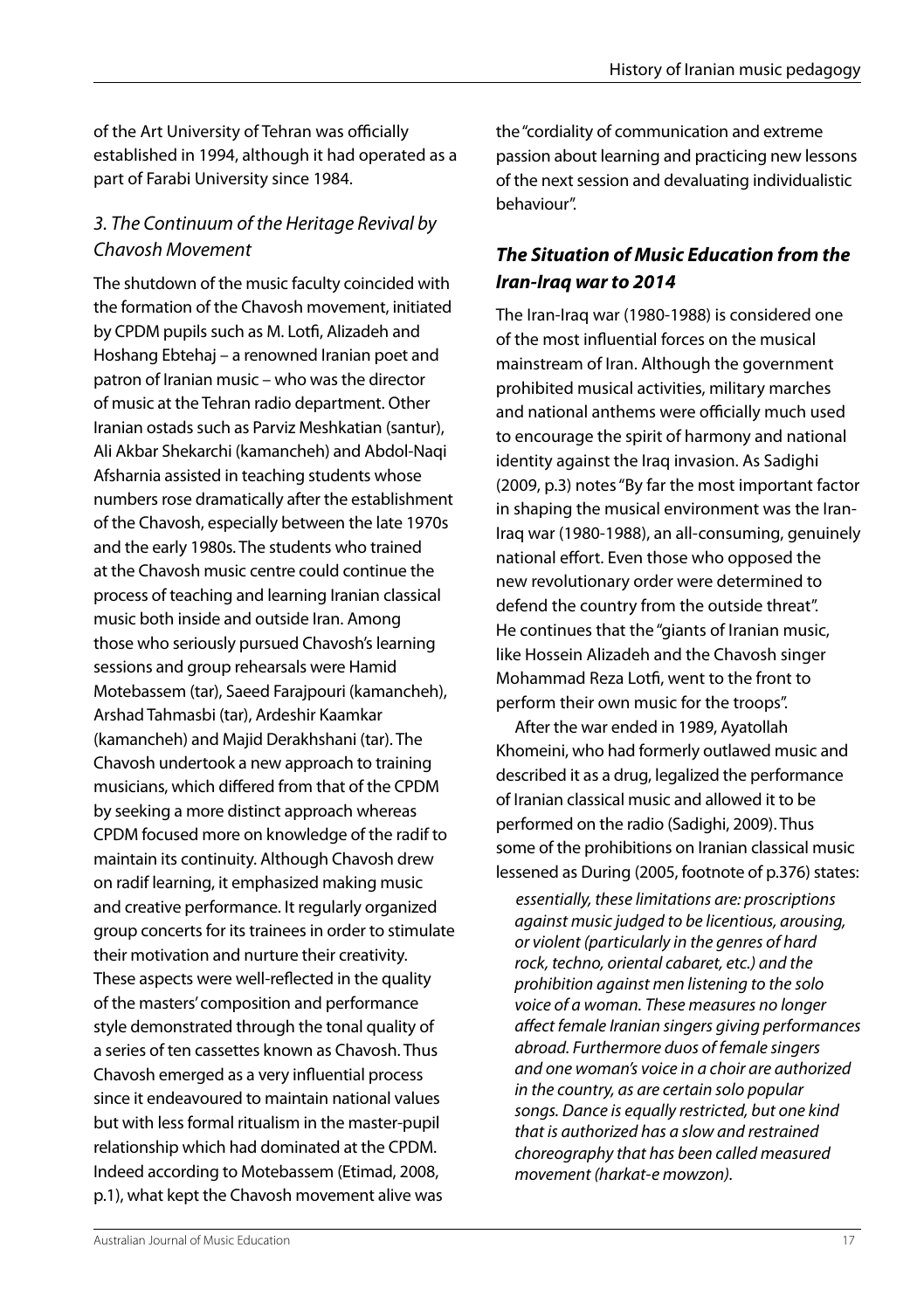One of the post-war events that helped Iranian classical music catch people's attention, as well as making it more acceptable to the Islamic government, was a December 1988 concert recital. This concert was held in celebration of the end of the war by the famous vocalist Mohammad-Reza Shajarian and the master of the tar, M.R Lotfi. In the 1990s under the presidency of the reformist Mohamad Khatami elected in 1997, a relatively liberal period allowed Iranian pop music as well as CDs and DVDs creep back into society. It also resulted in the foundation of a number of music schools, first in Tehran, and later in other cities such as Shiraz and Rasht. The Music Conservatory (Honarestan-e Ali-ye Musiqi) founded in 1923, and the National Music School (Honarestan-e Musiqi-e Meli) founded in 1949, had been closed in 1980. In 1984, they amalgamated to form two new organisations, the Boys Conservatory of Revolutionary Songs and Music (Honarestan-e Sorud Va Ahanghay-e Enqelabi-Ye Pesaran) and the Girls Conservatory of Revolutionary Songs and Music (Honarestan-e Sorud Va Ahanghay-e Enqelabi-Ye Dokhtaran). The conservatories' curriculum covered a six years period starting from the age of twelve to achieving a diploma. The curriculum consisted of both specialized and general subjects organized by a committee including Mostafa Kamal Purtorab, Hossein Alizadeh, Parviz Mansuri and Kambiz Roshanravan.

The expression "Revolutionary Songs" or *Sorudha-ye Enqelabi* in the Conservatories' titles arose from the government's "anti-Westerninvasion" (*Tahajom-E Farhangi*) movement which wanted to strip some deeply-ingrained Western terminology from music education (Youssefzadeh, 2000, p.38). The terms *musiqi*  (music) and *musiqi-e qarbi* (Western music) were replaced with *sorud* and *musiqi-e jahani* (world music). However, professional musicians still refer to these terms in their original connotation, which is dependent on the context of the music. In regard to the emergence of the term "revolutionary songs", Movahed (2003/2004, p.89) states "In the early eighties, a peculiar genre of music labelled as 'revolutionary songs' became the official and only genre of music in the Islamic Republic of Iran and opened the preliminary grounds toward the toleration of music performances in public".

The growth of music institutions throughout the country provided more opportunities for students to study both Iranian and Western music. In addition, accessibility to all types of instruments and inexpensive sound recording devices since the 1970s has dramatically lifted the young generation's interest in choosing a music major alongside other more 'acceptable' majors at tertiary level. These developments attracted many teachers, who had been teaching privately, to teach at universities. However the strong emphasis on the Western notational style in the institutions brought about arguments between the Iranian musicians. For example, Saeed Sabet (interview, 2009), teacher of the santur at Tehran Music School, expressed his concern about the disappearance of the 'schools' (maktab) method of teaching.

In late 1996, Ayatollah Khamenei issued a *fatwa* – a legal Islamic pronouncement issued by a religious leader – that music education depraves the thoughts of youngsters (Youssefzadeh, 2000). As a result, many music schools were shut down and music teaching for children under sixteen was prohibited. In spite of this fatwa, music instructions did not cease, although it was suspended for about ten weeks. For instance, free Iranian classical music instruction was provided in many state and private major music institutions during 1996. Also, the author was a first-year student at the Tehran Music School in Karaj studying music performance, and taught part time at two major private music institutions, Sasrang and Sarv in Karaj during1996. Indeed, the post-revolutionary fatwas by Ayatollah Khomeini in 1979 and Ayatollah Khamenei in 1996 were mainly aimed at the performance and production of pop and rock music, particularly in regard to their lyrics, rather than at classical Iranian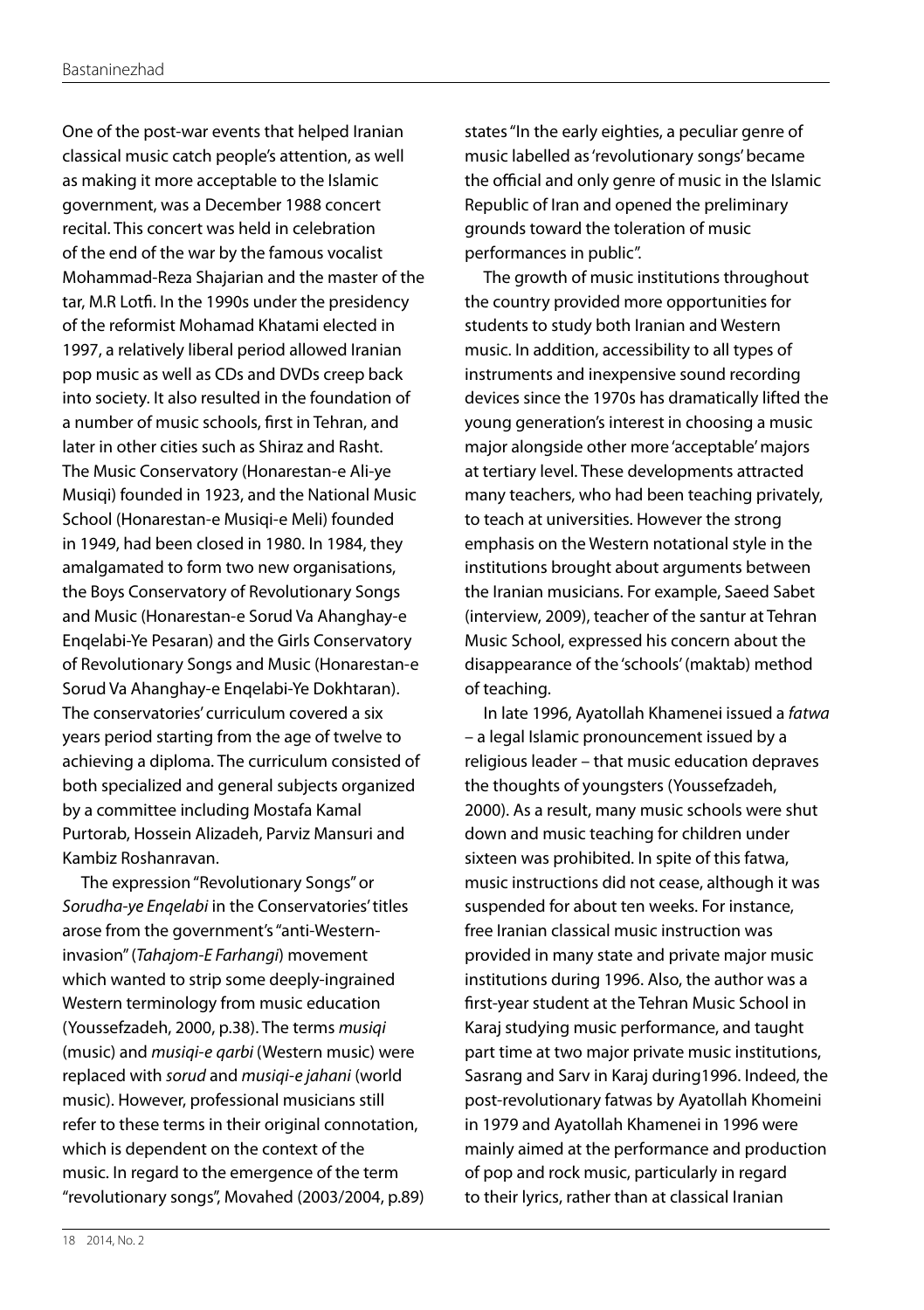and Western music. More restrictive censorship was placed on public concerts, recordings, and solo female acts. However, there have been always pragmatic solutions in such a restrictive atmosphere which has gradually slackened since the post-war renovations (Youssefzadeh, 2005). For example, the author has given a number of public concerts at Farabi concert hall at Tehran Art University, which included solo women singers performing folkloric Iranian music arranged by Siavash Baizaie, the composer and head of *jahani* (world) music performance program at TMS. Also, there have been quite a lot of public concerts held at Farabi and other halls and *Farhang-sara-ha* (plural, cultural centres) as *concert-e pazhuheshi* (scholarly concerts). These concerts are supported by the university authorities (Youssefzadeh, 2000).

The Islamic regime has had an equivocal policy towards music education and performance although it has been sanctioned by the Ministry of Science, Research and Technology of Iran for more than two decades. Nooshin (1996) highlights the highly-ambivalent attitude of the Islamic government towards music in the past and at present. This leaves musical society in some uncertainty as to the government's policy towards what is considered 'legitimate' music. The fatwas of the two Ayatollahs, Khomeini and Khamenei, did not apply to Mozart, Chopin, or Iranian classical music. Ayatollah Khomeini allowed a march in memory of Ayatollah Motahari, a post-revolutionary martyr, to be performed in front of him despite having denounced music as the 'opium of the youths' in 1979. It is interesting that a corresponding approach to rock-n-roll was taken by the Chinese communist government and Western religious groups and conservative parties in the 1950s and 1960s. Without doubt the Ayatollahs are aware of the power which rests in music, especially in its lyrics. Tangelder (1980) notes that:

*In Tehran, mullahs (Muslim religious teachers) have taken their campaign against sin right into the shops selling music cassettes. Are they against*  *modern technology? They know the power of cassettes. During the Shah's reign, cassette recordings of Khomeini's revolutionary speeches sold like the proverbial 'hotcakes' in bazaars and were played in crowded mosques throughout the country. So cassettes were used to beat the Shah's censorship of the press and radio.*

In general from the mid 1990s onwards, the search for a national identity placed a high priority on the dissemination of Iranian classical music (Movahed, 2003/2004). This outlook also effected the development of other music genres such as Westernized styles. The post-1995 relaxation created an atmosphere in which one could apply to learn and teach all types of music including Western rock and pop, regional music and Iranian-Western classical music. While prior to 1989 the march was the only type of music which could be legally heard on radio or TV, over the past ten to fifteen years major changes have occurred ranging from 'underground rock competitions' to the wide availability of recordings, scores, and translated lyrics of famous European and American bands such as Queen, Metallica and the Scorpions (Nooshin, 2005; Youssefzadeh, 2005).

Another important educational reformation, which occurred in 1997 during the presidency of Khatami, was to officially separate the Western and Iranian curriculam entrance requirements and degrees. Khatami facilitated the foundation of an association advocating to scholarly research and dissemination of Iranian classical music. This led to the development of a new curriculum that officially separated Iranian and Western classical music majors and their study programs. Also, an orchestra was established to concentrate on the performance of Iranian music (Movahed, 2003/2004). This curricular change was first undertaken by TMS and subsequently accepted as an integrated study scheme by CFA. Accordingly, this new program of study was introduced in 2000-2001 through the cooperation of a group of three musicians, Mehrbanu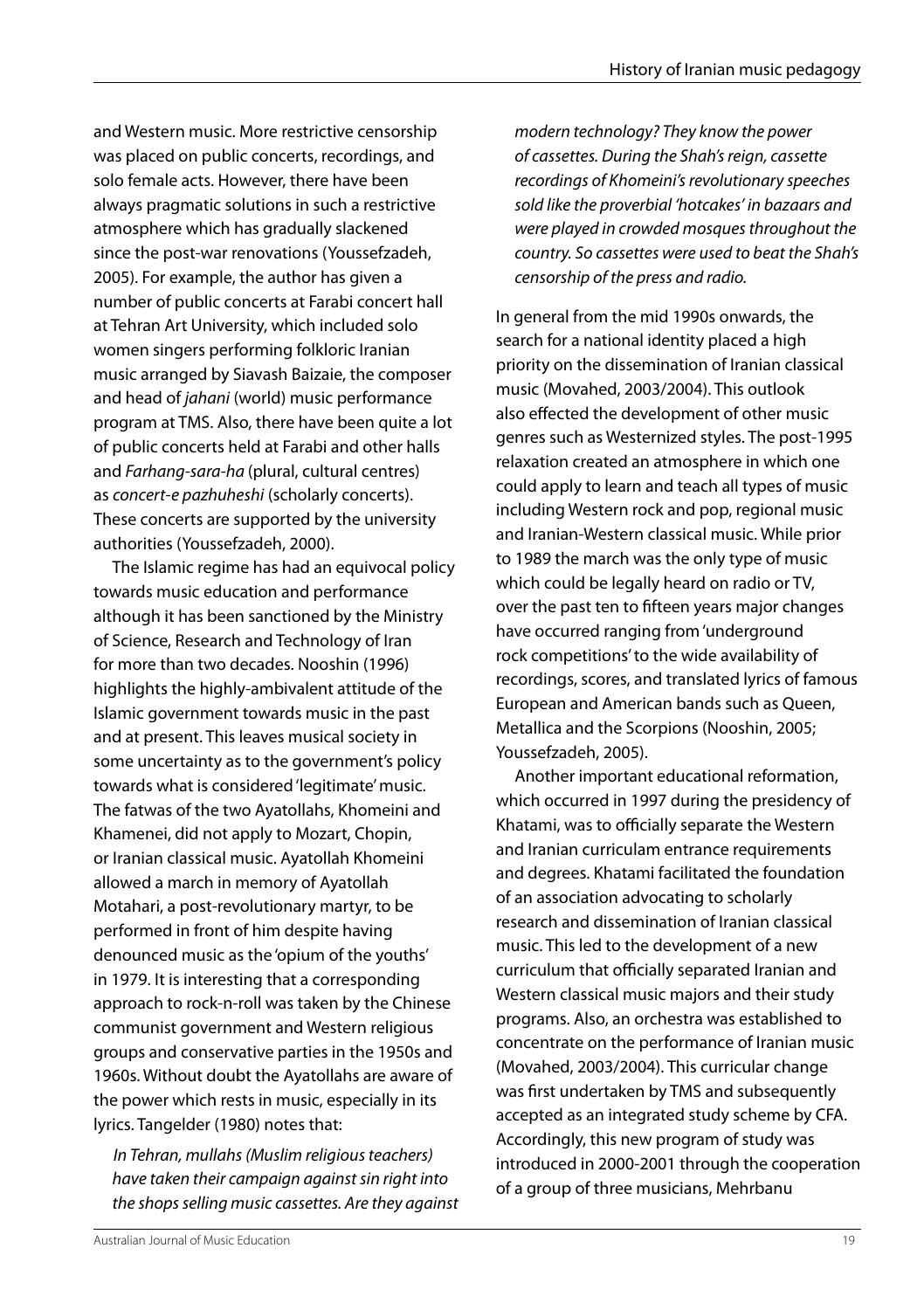Toufiq, setar and radif teacher and director of the Iranian program at the TMS, Mostafa Kamal Purtorab, composer and theorist of the TMS, and Sharif Lotfi, chairperson of the TMS. This new program brought about valuable reforms by replacing certain subjects with more disciplined and specialized syllabuses. This approach has provided more opportunities for the participants. Before 2000 anyone who wanted to study music at tertiary level was required to master performing on an Iranian classical instrument to be admitted to one of the universities despite his or her real interest in Western instruments.

Another productive curricular initiative taken by the TMS around 1994 was including military music in the post-revolutionary tertiary music program. The military music program was constructed on basic foundations of Western martial music encompassing specialized woodwind instruments, the piano as second instrument, band composition and conducting, harmony, counterpoint, and some other general subjects. The efficiency of the military music program in terms of both teachers and syllabus encouraged some students of the Iranian music program such as the author to attend the military music syllabus parallel to their other music study. Thus, the endorsement of the military music program and the use of Western/world instruments by the government functioned as an important factor in establishing an Iranian-Western music identity, and in confirming music as a socially respected entity. This measure contributed considerably to the nationwide prevalence of Western instruments, particularly the piano and guitar. As a result, significant numbers of private music institutes opened to cater for the young enthusiasts of both Iranian and Western instruments, which still continues today.

In 2008 a Master of Ethnomusicology degree was established at TMS and then after about one and a half years at CFA. These courses provide students with a general knowledge of the world's musics, traditions, schools,

ethnomusicology theories and field-research methods, and musical analysis. In March 2014 the curriculum for a Bachelor of Voice degree was designed by the TMS committee including the author, the head of Classical Performance, Dr. Mohammad Reza Azadehfar, the Dean of the Faculty, and Mrs. Melika Mehdizadeh Tehrani, voice lecturer and a graduate of Melbourne University, Australia. The Bachelor of Voice is a two-year program which was designed for those who wish to prepare for a career on the concert stage and in voice pedagogy. This major study sequence encompasses both Iranian and Western traditions. The curriculum has been submitted to the Development Office of Higher Education for approval. A few months later, in December 2014, the author with a group of 4 colleagues established the Centre for Higher Education under the auspices of the Ministry of Science, Research and Technology of Iran in Karaj, where the Tehran Music School is, focusing more on the less articulated majors such as conducting, voice (both Western and Iranian) and composition. In addition in September 2014 the author founded the Iran Talent Education Centre with the help of the professors of the Music Faculty in Athens, providing authentic curriculum, strong mentorship and respected authorities. These offered to help youngsters develop their musical talent and familiarize them with the Western standards of learning and performing Western classical tradition in a non-Western country such as Iran.

# **Conclusion**

This chronological examination of the Iranian pedagogical history (1905-2014) has discussed the interactions and debates between the mainstream pedagogical events and schools. Such contextualizing data are essential for conducting research in the music pedagogy of Iran. This pedagogy has absorbed the musical, cultural and socio-historical elements required for its survival through the continuous efforts of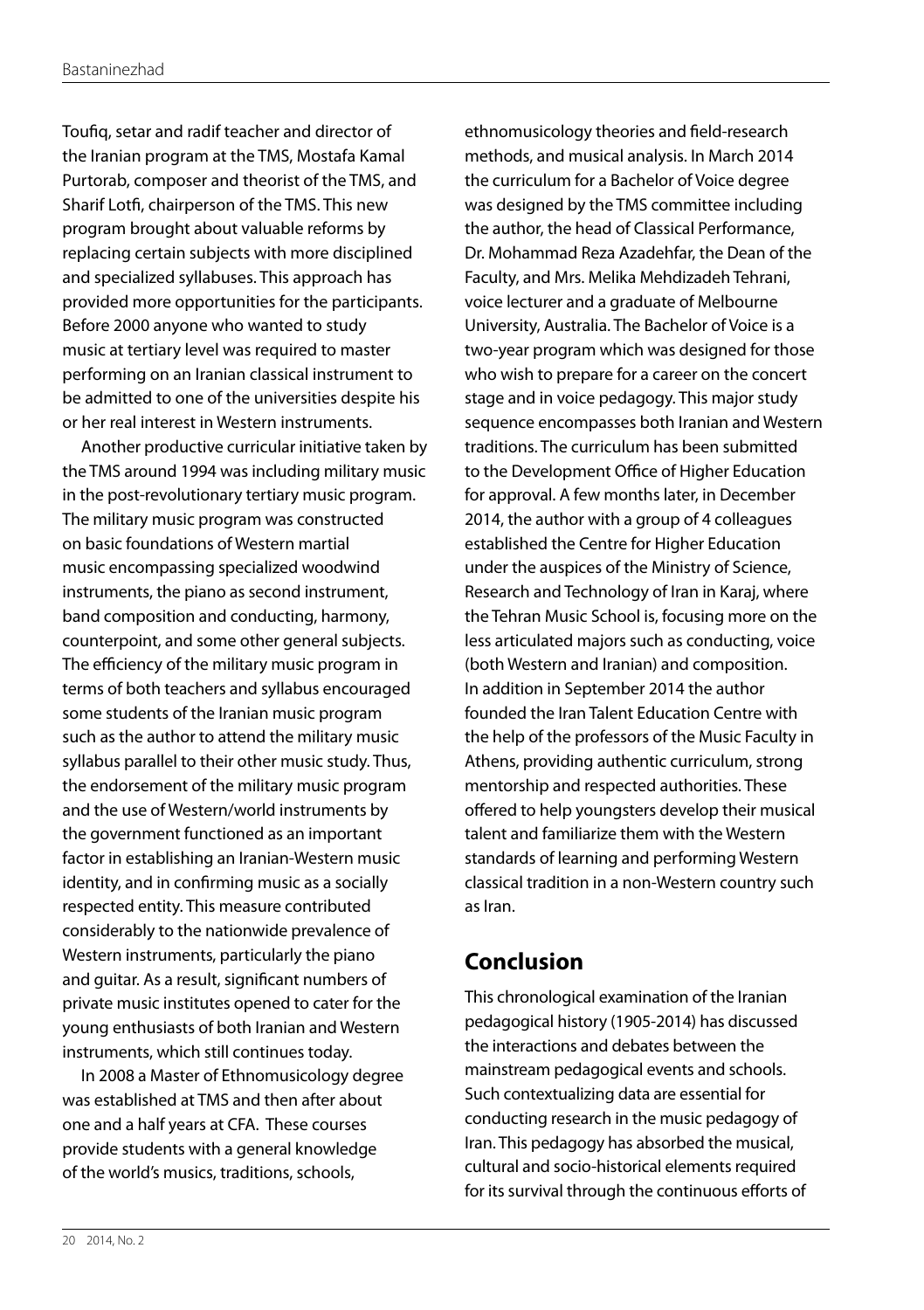Iranian master musicians, their adherents as well as various institutions. In general, all the falls and rises during the course of history contributed to the reinforcement of the Iranian music culture although they were sometimes shown to be passionately opposed to each other. A historical examination shows that conservative masters advocated the precise imitation and memorization of the musical patterns to maintain the continuum of the tradition; that coincided with the Iranian modernists who aimed to protect the tradition through the use of the printed music and written elements in order to transform the tradition into something more flexible and stylish. Despite the seeming differences, these interactions between Iranian and Western teaching traditions and elements also demonstrate that both systems had much in common. However, the question of how to justify the artificial debate between the conservatives and modernists or whether it is possible to reach a new accommodation between these divisions would certainly need to be investigated by future researchers.

# **References**

- Atraie, A. **(**1991). *Zendegi va Asaar-e Habib-e Somai*  (*The life and works of Habib Somaie*). Tehran, Iran: Part publication.
- Becker, H. S. (1958). Problems of Interference and Proof in Participant Observation. *American Sociological Review*, 1958, 23: 652-660.
- Blum, S. (1969). Persian Folksong in Meshed (Iran). *Yearbook of the International Folk Music Council* 6, 86-114.
- Blum, S. (1978). Changing Roles of Performers in Meshhed and Bojnurd Iran. In B. Nettl (Ed.), *Eight Urban Cultures: Tradition and Change* (pp.19–95). Illinois, USA: University of Illinois Press.
- Blum, S. (1998). Recognizing Improvisation. In B. Nettl & M. Russell (Eds.), *The Course of Performance: Studies in the World of Musical Improvisation* (pp.27-45). Chicago, USA: University of Chicago.
- Caton, M. L. (1983). *The Classical Tasnif: A Genre of Persian Vocal Music*. Doctoral dissertation, University of California, Los Angeles, USA.
- Caron, N. & Safvat, D. (1966). *Iran: les traditions musicales*. Paris, France: Buchet-Chastel.
- Darvishi, M. R. & Bustan, B. (1992). *Haft owrang: moruri bar musiqi-ye sonnati va mahalli-ye Iran*. Tehran, Iran: Hoze-ye Honari.
- Darvishi, M. R. (1995). *Negah beh Gharb: Bahsi dar ta'sir-e musiqiye Gharb bar musiqi-ye Iran*. Tehran, Iran: Mo'asseseh-ye Farhangi- ye Honari-ye Mahur.
- Darvishi, M. R. (1997). *Aineh o avaz. Majmu'eh maqalat darbareh-ye musiqi-ye navahi-ye Iran*. Tehran, Iran: Hoze-ye Honari.
- DeBano, W. S. (2005). Introduction: Music and society in Iran, a look at the past and present century. *Iranian Studies*, *38*(3), 367-372.
- During, J. (1982). Music, Poetry, and the Visual Arts in Persia. *The World of Music, 24*(1), 72-88.
- During, J. (1984). *La musique Iranienne: Tradition et E'volution*. Bibliothe`que Iranienne 29. Paris, France: Recherche sur les Civilisations.
- During, J. (1985). Theories et pratiques de la gamme iranienne. *Revue de Musicology*, 71(1/2), 79-118.
- Etimad Magazine (2008). *Chavosh paradigm*. Retrieved from http://www.etemaad.ir/Released/87-09-17/187. htm
- Farhat, H. (1990). *The dastgah concept in Persian music*. USA: Cambridge University Press.
- Farhat, H. (1998). A Review of the Encyclopaedia Iranica. *Iranian Studies*, 31(3/4), 561-570.
- Fatemi, S. (2005). Music, Festivity, and Gender in Iran from the Qajar to the Early Pahlavi Period, *Iranian Studies*, *38*(3), 399-416.
- Gharavi, G. A. J. (1979). *A Description of Higher Music Education in Iran with Special Training from the Reign of Nasser-id-din Shah Through the Reign of Shah Mohammad Reza Pahlavi*, Doctoral dissertation, North Texas State University, Texas, USA.
- Hajarian, M. (1999). *Ghazal as a Determining Factor of the Structure of the Iranian Dastgah*, Doctoral dissertation, University of Maryland, College Park, Maryland, USA.
- Hajarian, M. (2007). *Introduction to Musicology*. Ketab Sara-ye Nik,Tehran, Iran.
- Hannaneh, M. (1988). *Gamhay-e Gom-shodeh* (*The Missing Scales*). Tehran: Sorush.
- Hodjati, N. (1996). *Bonyan-ha-ye Nazari-ye Muisiqi-ye Iran* (*The Theoretical Structures of Iranian Art Music*). Tehran, Iran: Samar.
- Khoshzamir, M. (1979). *AliNaqi Vaziri and his Influence on Music and Music Education in Iran*. Doctoral dissertation, University of Illinois, Urbana-Champaign, Illinois, USA.
- Lotfi, M. R. (2009). *Majmu'e Maqalat-e Musiqi.* Tehran, Iran: Rahbin.
- Mansuri, P. (1989). *Kavoshi dar qalamro-e mosiqiy-e Irani.* Tehran, Iran: Chang.
- Movahed, A. (2003/2004). Religious Supremacy, Anti-Imperialist Nationhood and Persian Musicology after the 1979 Revolution. *Iranian Studies*, *35*(1), 85-113.
- Nasirifard, H. (1990). *Mardaan-e Mosiqiy-e Sonnati va Novin-e Iran.* Tehran, Iran: Ketabsara.
- Nettl, B. (1970). Attitudes towards Persian Music in Tehran. *The Musical Quarterly*, 56(2), 183-197.